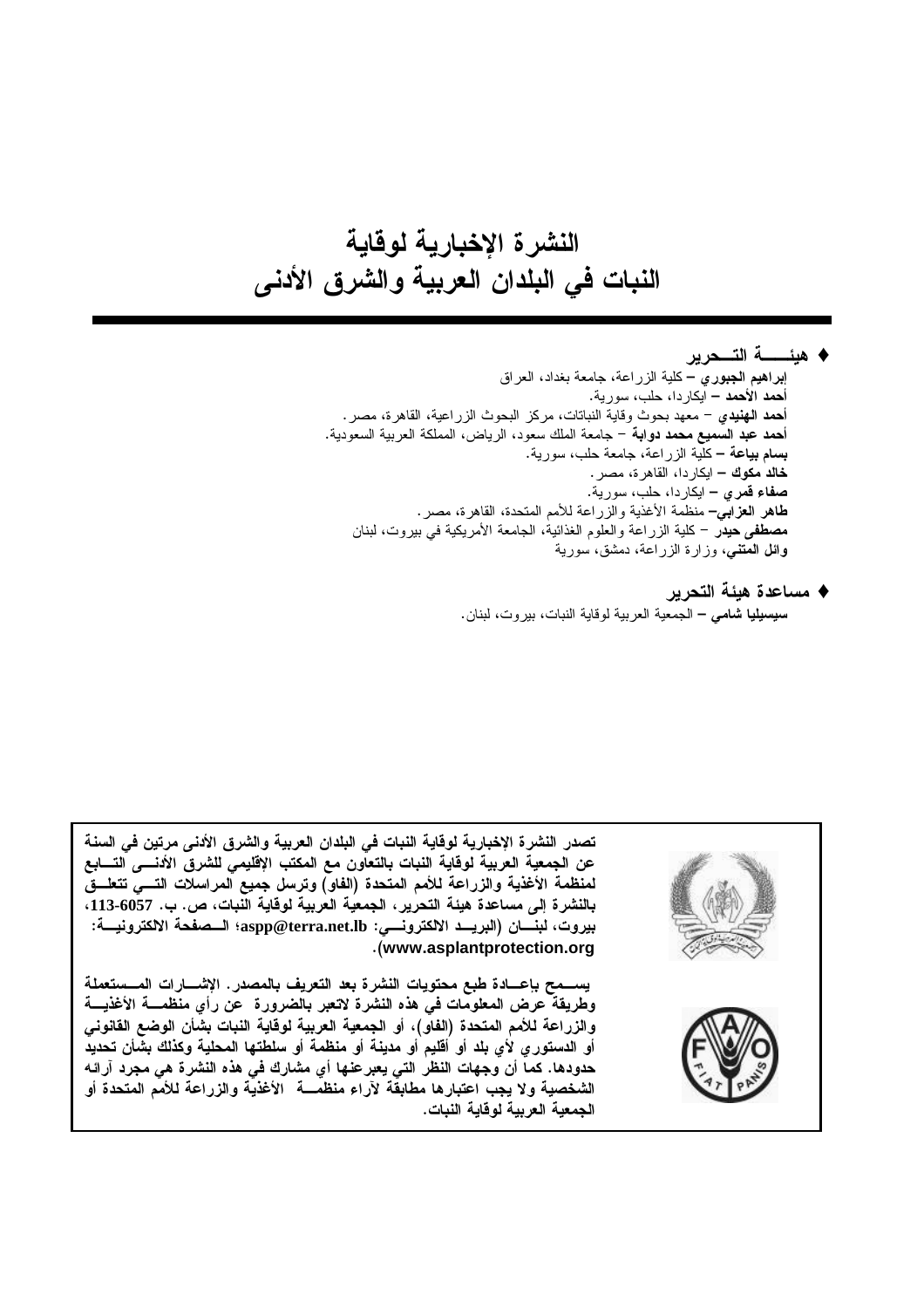# النشرة الإخبارية لوقاية النبات في البلدان العربية والشرق الأدنى

# $2010$  العدد 50، حزير ان/يونيو

# محتسويسات العسدد

- 1 افتتاحية العدد
- 1
	- 1
		- 5 أضواء على البحوث
	- 10 بعض أنشطة منظمة الأغذية والزراعة للأمم المتحدة والمنظمات الأخرى
		- 10 حالة الجراد الصحر اوى
		- 11 ملاحظات مختصرة عن وقاية النبات
			- 12 أخبار عامة
			- 12 الشبكة العراقية لنخلة التمر
- 12 جائزة المنظمة العربية للابداع العلمي في المجالات الزراعية والسمكية
- 12 . تحديد بعض متطفلات ذبابة شار الزيتون " -  *Bactrocera oleae* (Geml)
	- موت المفاجئ، للمانغو، الإمارات العربية المتحدة • 12
- 13 . طريقة حيوية لمكافحة السلالات الممرضة من فطر *Fusarium oxysporum*

### 13 أخبار الجمعية العربية لوقاية النبات

13 • تقرير وتوصيات ورشة عمل "إدارة صحة المحاصيل وسلامة الغذاء" بيروت، لبنان، 11–12 أيار/مايو 2010

16 أحداث هامة

تدعو هيئة تحرير النشر ة الإخبارية الجميع إرسال أية أخبار أو إعلانات نتعلق بوقاية النبات في البلدان العربية. كما تدعو جميع أعضاء الهيئة الإدارية للجمعية العربية لوقاية النبات واللجان المتخصصة المنبثقة عنها وأعضاء الإرتباط في البلدان العربية المختلفة وكذلك جميع الجمعيات العلمية الوطنية التي تتعاطى أي جانب من جوانب وقاية المحاصيل من الأفات الزراعية بتزويد النشرة بما لديهم من أخبار يودون نشرها على مستوى العالم العربي.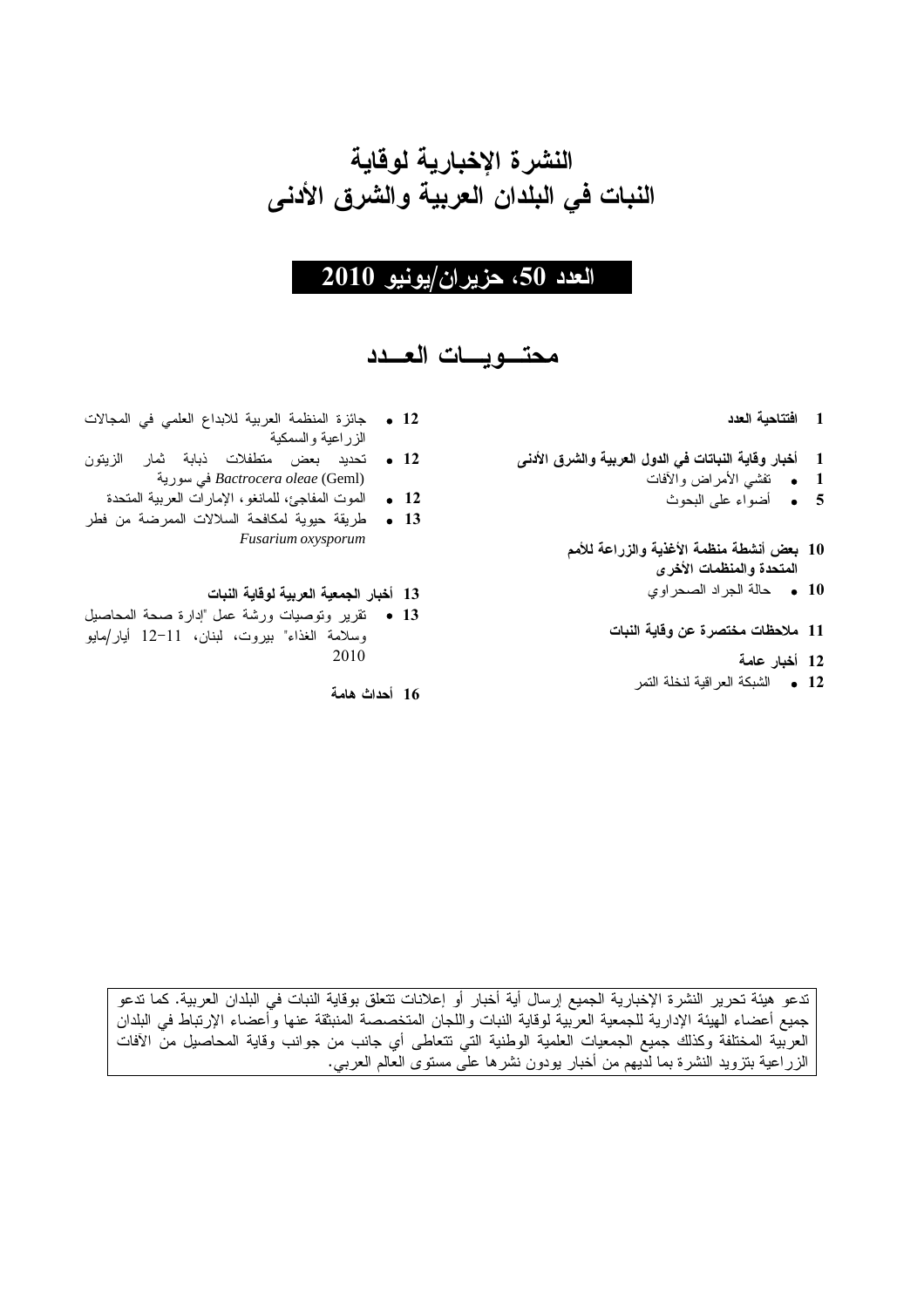# افتتها حبسة العسدد

# إدارة صحة المحاصيل وسلامة الغذاء

يتزايد قلق المستهلكين، في البلدان العربية كما في بقية أنحاء العالم، حول سلامة الأغذية التي يستهلكونها وجودتها. وقد أدت هذه المشاغل، المنزافقة مع زيادة الوعى البيئي، إلى الحاجة لنظم إنتاج زراعية مستدامة ترتكز على ممارسات زراعية جيدة، وأضحت إدارة صحة المحاصيل، تبعًا لذلك، مكونًا رئيسًا للزراعة المستدامة. تعدّ إدارة صحة المحاصيل اتجاهاً بيئياً لإنتاج المحاصيل وحمايتها، يجمع ما بين الاستراتيجيات والممارسات المختلفة لزراعة محاصيل صحية، ولخفض استخدام مبيدات الأفات إلى الحدود الدنيا. وهي مفهوم واسع يشمل أيضاً إدارة المغذيات والماء مع اهتمام متزايد بسلامة الغذاء.

نظمت الجمعية العربية لوقاية النبات، بالنعاون مع وزارة الزراعة اللبنانية والمجلس الوطنبي اللبناني للبحوث العلمية ورشة عمل حول "إ**دارة صحة المحاصيل وسلامة الغذاء**" في الفترة الو اقعة ما بين 11 إلى 12 أيار /مايو 2010. وقد جاء انعقاد الورشة في وقت أضحى فيه اللبنانيون، من خلال عدة حوادث أثيرت في الإعلام، قلقون من الأخبار المنشورة المتعلقة بالنَّوْتْ الْخطر لعدة منتجات غذائية بملوثات كيميائية خطرة. وقد غطَّت عروض الورشة نواحي سلامة الغذاء من زوايا مختلفة وسمحت للمشاركين في نهاية اليوم الثاني بالوصول إلى مجمو عة من النو صبيات القابلة للننفيذ.

أسهم عديد من أعضاء الجمعية العربية لوقاية النبات من جمهورية مصر العربية والأردن وسورية ولبنان بالإضافة إلى خبراء من منظمة الأغذية والزراعة للأمم المتحدة، يمتلكون خبرة واسعة في موضوعات ورشة العمل، في هذا الجهد. وقد كان بمقدور المشاركين أن يطوروا في نهاية الاجتماع خطوطاً توجيهية عامّة ستساعد اللبنانيين في تطوير سياسة وطنية لسلامة الغَذاء (أنظر التوصُّيات التفصيلية في هذا العدد). وبما أن نواحيُّ سلامة الغذاء تعدُّ مصدر قلق جدي في كل البلدان العربية، يمكن إعادة هذا النشاط في أماكن أخر ي من العالم العربي، الأمر الذي سيسمح بمزيد من المناقشة لمهذا الموضوع وسيغنى ويسرِّع النقاش وتبتَّى قوانين سلامة الغذاء في كلِّ المنطقة العربية.

هذه الصفحة منبر حر مفتوح لجميع أعضاء الجمعية العربية لوقاية النبات لتقديم إسهاماتهم لدفع وتطوير علوم وقاية النبات بفاعلية تسمح وتسهم في إنماء القطاع الزراعي العربي

(2010) النشرة الإخبارية ANEPPNEL 50 .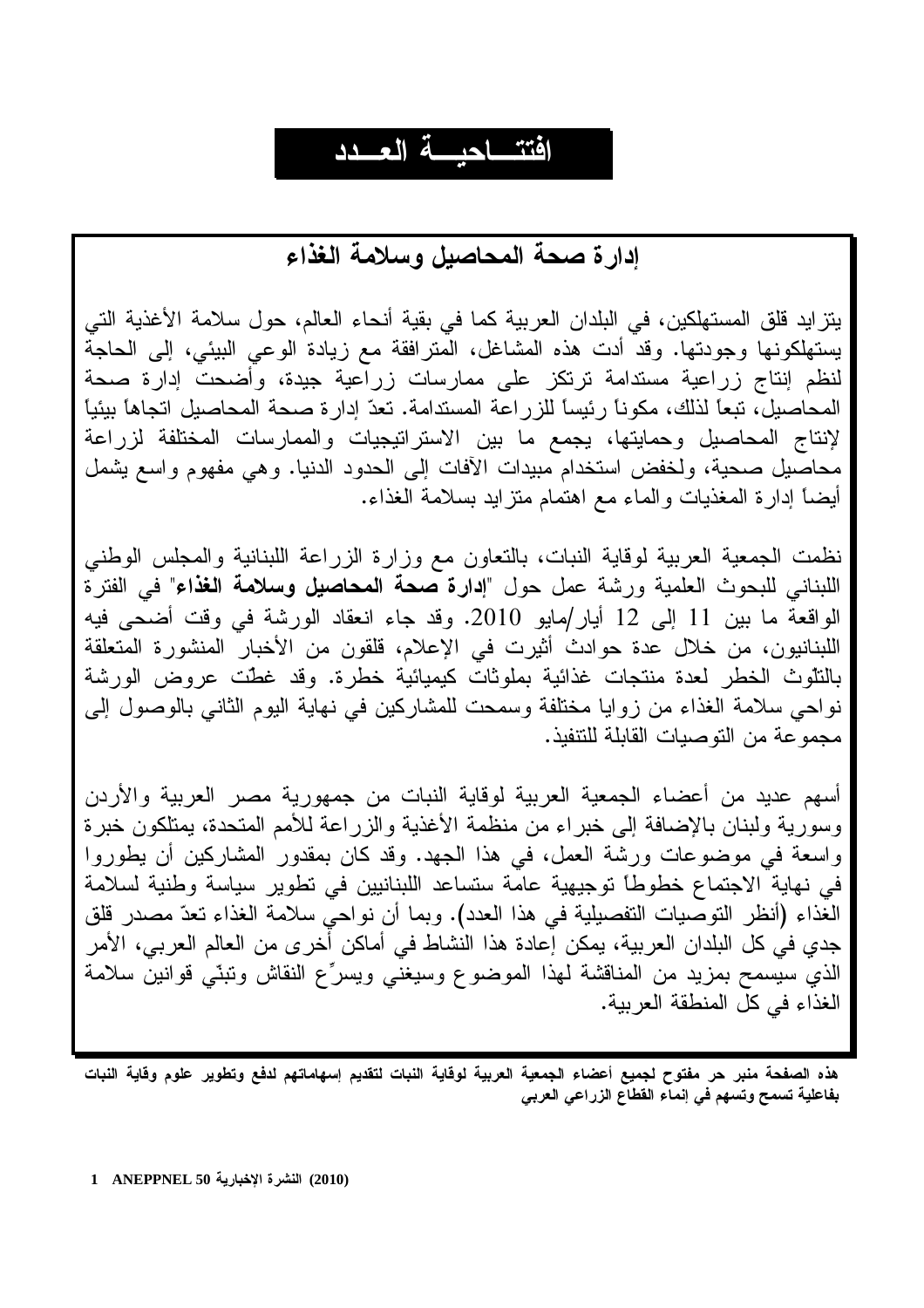# \* أخبار وقاية النبات في الدول العربية والشرق الأدنى

أضواء على البحوث

مصر

التسجيل الأول لمرض البياض الدقيقي على نبات الشبت المتسبب **عن الفطر Erysiphe heraclei DC في مصر .** أظهر المسح السنوي لأمراض النبات في محافظة الغربية– مصر ، خلال اذار/مارس إلى أيار/مايو 2003 و2005، للمرة الأولىي مرض البياض الدقيقي علىي نباتات الشبت (Anethum graveolens L.). وظهرت الأعراض بشكل غير منتظم على كل من الأوراق والسوق والنورات الزهرية والثمار . وبدأت الأعراض في المراحل المبكرة من الطور الخضري والإزهار ثم ازدادت ندريجيا خلال طور الاثمار ومراحل ما قبل النضج. جُمعت عينات من الوريقات المصابة والساق والنورات الزهرّية والثمار ثم فحصت بالمحهر الضوئي ومسحت بالمجهر الإلكتروني (SEM). ظهرت حوامل الأبواغ الكونيدية قصيرة، منتصبة، وأبعادها 69 × 6-10 ميكرونا. لاتحتوي البوغة الكونيدية لييفات (fibrosin) واضحة، وتتشكل منفردة على الحامل، إهليلجية إلى بيضاوية الشكل، أبعادها 25−33× 10−16 ميكرونا، ونسبة طولها إلى عرضها بِتراوح ما بَيْن 1.7−2.0. لَها خلايا أسطوانية (22.0 × 8.0 ميكرونا) تليها خلية واحدة أو اثنتين أقصر (12.5 × 7.5 ميكرونـًا). فـي فصـل الربيع، يتشكل الطور الـجنسـي بـأعداد غزيرة على الأوراق والسوق المصابة، إذ نتطور أجسام ثمرية مغلقة (cleistothecia)، كروية، قطرها 117-105 × 7.5-110 ميكرونا نحتوي 2–4 أكياس زقية كروية أوبيضاوية الشكل، أبعاد الكيس الزقبي 45−55 × 25− 45 ميكرونا. يحتوي كل زق علي 3−4 أبواغ زقية بيضاوية أو إهليلجية الشكل، أبعادها 17.5−20 × 15–15 ميكرونا. يوجد على سطح الجسم النْمري زوائد ميسليومية ثنائية النفرع غلبي القمة، طولها 80–200 (140) ميكرونا. وبناء على نلك النتائج المورفولوجية/الشكلية للطورين اللاجنسي والجنسي، أمكن القول أن العامل المسبب للبياض الدقيقي على الشبت هو Erysiphe heraclei الذي سُجل للمرة الأولى في مصر. [السيد حسين السيد زيدان (مصر). مجلة Archives of Phytopathology .[2010 .735-728 :43 .and Plant Protection

التسجيل الأول للمجموعة التشابكية AG-7 لفطر Rhizoctonia solani على القطن في مصر. تم تسجيل 82 عزلة من فطر Gossypium من جذور بادرات قطن مصري Rhizoctonia solani .barbedease L. تم تحديد المجموعات التشابكية باستخدام 13 مجموعة اختبار تشابكية. حددت ثلاثة من العز لات (3.7%) على أنها تنتمي للمجموعة التشابكية AG7، في حين انتمت العزلات الباقية للمجموعات التشابكية AG4 ،AG2-1 و AG5 وقد ارتكز تحديد العزلات الثلاث على نردَد النفاعل C2 مع العزلة AG7 الإختبارية. ولم يُلحظ أي انصهار ما بين المجموعة AG7 والعزلات الممثلة للمجموعات الثلاث عشرة الأخرى. كانت مستعمرات AG7 النامية على الوسط الغذائـي بطاطا دكستروز أجار، الوسط مالت خميرة الأجار، والوسط المالت ببنون أجار بلون بني إلى بني داكن مع ميسليوم هوائي وأجسام حجرية. كان للعزلات عناقيد من الأجسام الحجرية المنقرة وإفرازات بنية بعد 21 يوماً من الزراعة على وسط بطاطا دكستروز أجار، ولكن بدون مناطق واضحة. أظهر اختبار

2 النشرة الإخبارية 30 ANEPPNEL (2010)

المقدرة الإمراضية في ظروف الدفيئة أن المجموعة التشابكية AG7 أحدثت الأعراض الشائعة للذبول المفاجئ والذي شمل نعفن البذور، نقرحات على السويقات الجنينية ونعفن الجذور. [كامل عبد السلام، .[2010  $\cdot 309 - 307$  :158  $\cdot$ Phytopathology



نسبة الإصابة والتحليل الجزيئي لفيروس إلتفاف أوراق ال**بطاطا/البطاطس في إيران.** يعتبر فيروس النفاف أوراق البطاطا/البطاطس (PLRV) من أكثر فيروسات البطاطا إنتشاراً في إيران. يسلط هذا النقرير الضوء على انتشار فيروس PLRV في أربعة محافظات في شرق - جنوب، جنوب، شمال - شرق و شمال-غرب إيران بالإضافة إلى دراسة مدى القرابة بين العزلات الفيروسية التي جمعت في هذه الدراسة ونلك التي درست سابقًا. تم الكشف عن وجود فيروس PLRV في 15% من العينات التي ظهرت عليها أعراض إصابة فيروسية (إصفرار والنفاف أوراق) باستخدام إختبار إليزًا. تم تضخيم مورث الغطاء البروتيني بوساطة نفاعل نسلسل البوليمراز مع النسخ العكسي وباستعمال بادئات متخصصة. كان هناك نشابه كبير في نسلسل النيكليونيدات لهذا المورث في جميع عزلات PLRV المدروسة. كان هناك نشابه كلي (100%) بين ثلاث عزلات في تتالى الأحماض الأمينية للغطاء البرونيني، أما العزلة الرابعة فقد اختلفت عنهم بتغير في تسلسل حامض أميني واحد. [نجمة بور أميني، جهانجير حيدر نجاد، حسين :158 (إيران). مجلة Journal of Phytopathology:  $. [2010 \cdot 185 - 182]$ 

تقديم البكتريا Bacillus licheniformis كعامل مسبب لمرض الموت الترا**جع**ى على الفستق الحلبى فى ايران. أظهرت بعض أشجار الفستق الحلبي في محافظة كرمان الايرانية خلال موسمي 2004 و 2006 أعراض الموت التراجعي. لوحظت أعراض المرض الأولية في بداية موسم النمو وذلك خلال أسبوعين من مرحلة تشكل الأفرع الجديدة الخضراء، إذ تحولت قمتها إلى اللون الأسود ثم بدأ الموت التراجعي. ونطورت أعراض المرض خلال موسم النمو حتى نم نخريب الأوعية الناقلة. وإذا لم تُزال ونحرق نلك الأفرع المريضة خلال فصل الشتاء، يتجدد المرض في الربيع التالي. جُمعت عينات مصابة خلال الموسم الزراعي، وتم تطهيرها سطحيا بمحلول 0.01% كلوريد الزئبق. زُرعت قطع من الأوعية الناقلة المتضررة على الأجار المغذي ثم حُضنت عند 25°س لمدة 3−4 أيام. تم عزل مستعمرات15 عزلة مختلفة من البكتريا Bacillus licheniformis وأجريت عليها اختبارات أخرى لتوصيفها وتحديدها. ئفذت القدرة الإمراضية لبعض العزلات على غراس فستق حلبى عمرها 2-3 سنوات، إذ حُقنت بلقاح معدي نركيزه 107 cfu /ml وحُقنت غراس أخرى بالماء المقطر استخدمت كشاهد. ظهرت الأوعية الناقلة متهتكة بعد 20 يوماً من الإعداء بالبكتريا التي أعيد عزلها من الغراس المعداة، ولم تلاحظ أية أعراض على غراس الشاهد. وكانت السلالات موجبة لصبغة جرام، متحركة، ويتشكل بوغة في مركز الخلية البكترية. كما شكلت السلالات رد فعل فرط حساسية (HR) على أوراق النتبغ ونبات إبرة الراعي، لاهوائية، قادرة على اختزال النترات، واستخدام السترات، موجبة لاختبارات VP، اليورياز،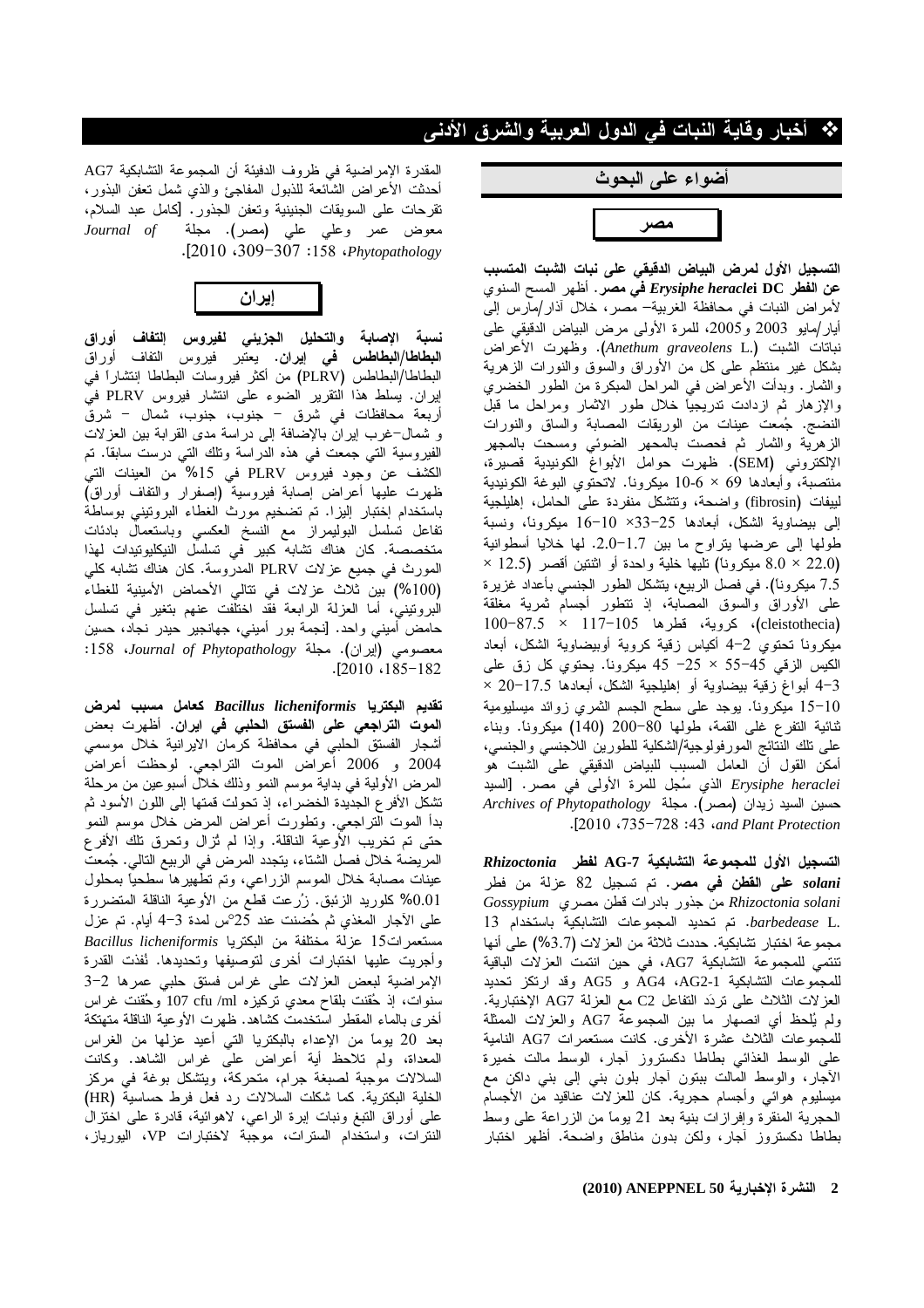الكاتالاز، والنمو عند درجة حموضة 5.7 و 7% كلوريد الصوديوم و45°س. تنتج حامضاً من الأرابينوز، والزيلوز، والجلوكوز ومانيتول، وتُحدث نخمراً لاهوائياً للجلوكوز. نحلل مائياً كل من النشا، إسكيولين، نوين 80 والجيلاتين، ولكنها سالبة لإنتاج الإندول. واستناداً إلى نلك الخصائص للسلالات المعزولة، فقد أمكن تحديد البكتريا على أنها Bacillus licheniformis. ويُعتبر هذا هو التسجيل الأول للبكتريا Bacillus licheniformis بوصفها العامل المسبب للموت النراجعي على الفسنق. [غلام رزه باراداران وأبو القاسم قاسمی (إيران). مجلة Archives of Phytopathology and Plant .[2010 .601-597 :43 .Protection

أول تقرير لوجود فايرويد الحمضيات/الموالح في برتقال مورو ا**لدموي في إيران.** تم الكشف عن وجود فايرويد الحمضيات/الموالح V (CVd-V) لأول مرة في إسبانيا ثم وجد لاحقاً في كل من الولايات المتحدة، نيبال وسلطنة عمان. يصيب هذا الفايرويد عديدًا من أصناف الحمضيات. من خلال مسح شامل للوضع الصحي للحمضيات في إيران، وجد أن عينة اخذت من بستان خاص (منطقة جفنان، جنوب إيران) لشجرة برنقال مورو الدموي مطعمة على اللايع المكسيكي، والتبي لم يظهر عليها أية اعراض، كانت مصابة بفايرويد CVd-V. نم عزل الحمض النووي للفايرويد من قلف الشجرة المصابة باستخدام الرحلان الكهربائـي فـي 5% هلام الأكريلامايد ونقل إلـى غشاء من النابلون ذو شحنة موجبة وتثبيته بوساطة الأشعة فوق بنفسجية. عندما تم تهجينه بمجس لكامل المحبين الفايرويدي، أعطى تفاعلا إيجابيا وتم تأكيده بوساطة نفاعل نسلسل البوليمراز مع النسخ العكسي وباستخدام بادئات متخصصة لفايرويد CVd-V. عند تحليل قطعة الحمض النووي الناتجة عن التضخيم وهي بحجم 293 زوج قاعدي نبين بأن هناك نشابها بمستوى 99% مع النموذج النمطي لمهذا الفايرويد الموجود في البنك الوراثي. في غالب الأحيان لا يرافق الإصابة بهذا الفايرويد أية أعراض واضحة، الا أنه يسبب صغر حجم الشجرة وبقلل الإنتاج، وهذه التأثيرات نتزايد عند إصابة الشجرة بأكثر من فايرويد واحد. لذلك لا بد من إدخال الكشف عن فايرويد CVd-V في الفحوصات الضرورية لإنتاج شنلات حمضيات/موالح خالية من الامراض في إيران. [س. م. باني هاشميان، هـــ. طاهري، ن. دوران فيلا و ب. سيرا (إيران). مجلة Plant Disease، 94: 129.  $. [2010]$ 

ارتباط الفطر الزفي Microascaceae) Microascus cirrosus: Ascomycetes) بالتبقع البني على أوراق الفستق الحلبي في ايران. تعتبرايران أكبر دولة منتجة ومصدرة للفستق الحلبي في العالم، إذ ڤدر انتاجها السنوي بحوالي 000،000 طن. لوحظت في تموز/يوليو 2009 بقع بنية على أوراق صنف مجهول من الفستق الحلبي (.Pistacia vera L) في منطقة مازهان من بيرجاند، جنوب خراسان – إيران. ظهرت على أوراق حوالـي 20% من الأشجار الممسوحة (1 هكتار)، بقع غير منتظمة الشكل على السطح العلوي للأوراق، قطرها 4–6 مم، نبدأ بلون بني شاحب ثم تصبح ندريجيا ذات لون بني داكن. أخذت قطع من الأنسجة المريضة وطهرت سطحياً ثم زُرعت على مستنبت أجار− بطاطا/بطاطس− دكستروز حامضية (APDA) وحُضنت عند 25°س، فنطورت منها مستعمرات فطر واحد بصورة متكررة، وحُدد بأنه Microascus cirrosus .Curzi. وصل قطر المستعمرة إلى 9 مم بعد 7 أيام من التحضين، ذات لون زيتوني– بني، تظهر فيها حلقات متداخلة، وتطورت فيها عند عمر 14 يوماً أجسام ثمرية زقية ذات فويهة (perithecia). الْمَجْسِمُ النَّصْرِي أَسُودُ اللَّوْنَ، سَطَّحَى، أَوْ مَغْمُورْ جَزْئِيًّا، كَرُوي، قَطْرُه

110-200 ميكرون، له عنق أسطواني يصل إلى 60 ميكروناً × 25−35 ميكرون. الكيس الزقي كروي إلى بيضاوي، أبعاده 9−11 × 8–10.5 ميكرون، يَتشكل بداخله ثمانية أبواغ زقية. البوغة الزقية شاحبة اللون – بنية محمرة، متغيرة الشكل، مقعرة أو غير مقعرة، محدبة - بيضاوية، 5.4−6 × 3−4 ميكرونا. أنتجت أبواغ كونيدية للفطر في سلاسل، كروية/شبه كروية، مبتورة القاعدة، لونها زيتوني شاحب، أبعادها 4–5 × 3–4 ميكرونا. البوغة الكلاميدية كروية أو إجاصية، طرفية أو بين خلوية، أبعادها 8.5-17.5 ميكروناً في محاور طويلة. اختبرت القدرة الإمرضية لعزلتين، وذلك باستخدام طريقة ورقة الترشيح لتاكاهاشي. وضعت قطع من المستعمرة (قطر5 مم) وكذلك أبواغ الفطر (كل بمفرده) على أوراق نرشيح، ثم وضعت مقلوبة على خمسة أوراق فستق مجروحة بالإبرة أو غير مجروحة من الصنف Kale-Ghuchi، في ثلاثة مكررات. غطيت الأوراق بأكياس بولمي إيثيلين شفاف لمدة 4 أيام. ظهرت الأعراض علمي الأوراق المجروحة وغير المجروحة بعد 6 و 9 أيام من الإعداء عند أوراق عمرها 5 أشهر أو شهرين، على النوالي، ولم نظهر أعراض على الشاهد (خمسة أوراق في ثلاثة مكررات)، وعُزل الممرض عدة مرات من حواف التبقعات. وعلى حد علمنا، فإن هذا هو التسجل الأول للفطر M. cirrosus على الفستق الحلبي، وكذلك النقرير الأول لمهذا الجنس من ايران. وذكر الفطر ذاته في الَّولايات المتحدة كمسبب لتدهور حبوب الذرة الشامية المخزونة. كما يمكن للفطر ان يكون ثنائـي الشكل فـي النمو وتشكيله طور الخميرة علـي PDA ولكن ليس علمي مستخلص المولت− أجار أو أجار− ماء. [م. مرزاي، ر. زاري وم. محمدي (إيران). مجلة Plant Disease، 94: 42: 642). [2010].



أول تقرير حول فيروس تجعد أوراق البندورة/الطماطم– **بالامبور في القرع المر في باكستان.** يزرع القرع المر (Momordica charantia) بشكل واسع ويستهلك كخضار في باكستان والبلدان المجاورة. ظهر على هذا المحصول في عام 2007 مرض جديد سبب خسارة كبيرة في المحصول. أهم أعراض الإصابة بهذا المرض هو اصفرار الأوراق وتجعدها ونقزم النباتات، مما يوحي بإصابة فيروسية. جمعت عينات عليها الأعراض المذكورة أعلاه من منطقة ثيكريوال القريبة من فيصل أباد. تم فحص سبع عينات لمعرفة مدى وجود الفيروسات النالية: فيروس الموزاييك الأصفر للكوسا (ZYMV)، فيروس موزاييك الخيار (CMV)، فيروس النبقع الحلقي للبابايا (PRSV)، فيروس البقع الميتة للشمام (MNSV)، وفيروس موزاييك الكوسا (SqMV) بإستخدام إختبار الِبزا. أظهرت النتائج أن جميع العينات كانت سلبية لوجود هذه الفيروسات الخمسة. بعدها تم فحص العينات لوجود الفيروسات التي نتنقل بوساطة الذبابة البيضاء باستخدام الإختبارات الجزيئية. أظهرت النتائج أن العينات السبع كانت كلها مصابة بفيروس نجعد أوراق البندورة–نيو دلمهي (ToLCNDV) عندما استخدم مجس عام خاص بفيروس ToLCNDV بطريقة تـهجين سذرن. كما أن استخدام مـجس خاص بالعامل الوراثي الخاص بحركة الفيروس ToLCNDV أعطى نتيجة إيجابية مع العينات السبع. كما تم تأكيد الإصابة بهذا الفيروس من خلال نفاعل نسلسل البوليمراز مع استخدام بادئات متخصصة لتضخيم قطعة من الحمض النووي الفيروسي مشتركة بين جميع الفيروسات التابعة للجنس Begomovirus. وعند دراسة القطعة التي تم تضخيمها وهي بحجم 2800 زوج قاعدي، تبين أن هناك تشابه بحدود 97% مع فيروس تجعد أوراق البندورة/الطماطم–بالامبور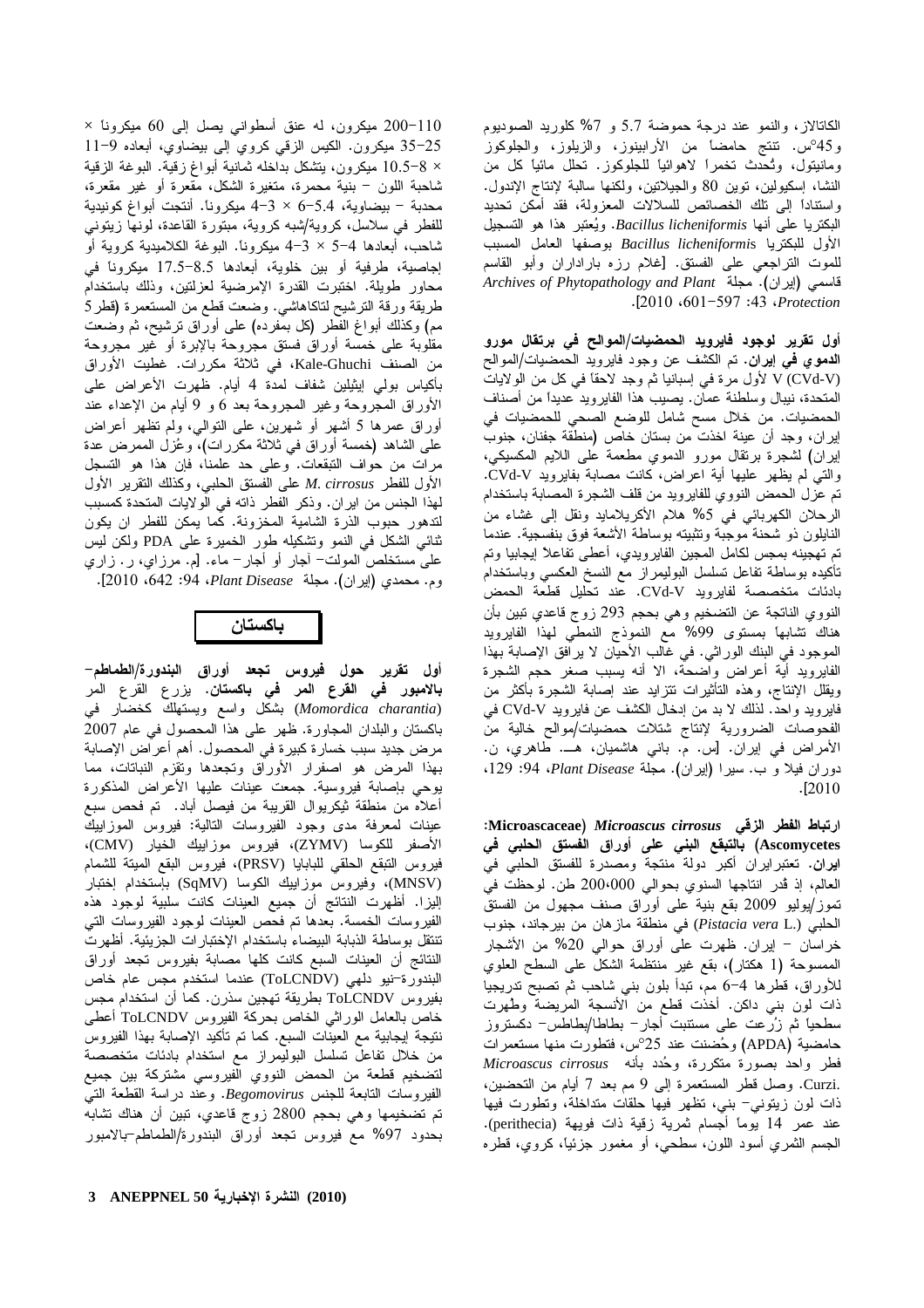(ToLCPaV) الذي وجد حديثًا في كل من المهند وإيران. على أغلب نقدير يعتبر هذا أول نقرير عن وجود فيروس ToLCPaV في باكستان، كما أنه أول تسجيل لمهذا الفيروس على نبات القرع المر. [اي. علي، أ. هـــ. مالك، س. منصور (باكستان). مجلة Plant Disease .[2010 .276 :94].

| ä.<br>سىم ، |  |
|-------------|--|
|             |  |

حافرة أوراق البندورة/الطماطم الكولومبية Tuta absoluta تغزو **بلدان شرقى البحر المتوسط.** تعدّ حافرة أوراق البندورة/الطماطم Tuta absoluta (Meyrick) (Lepidoptera: الكولومبية (Gelechiidae حشرة غازية خطيرة تصيب الباذنجانيات وأهمها البندورة/الطماطم وأحيانا البطاطا/البطاطس والباذنجان ونسبب لمها خسائر فادحة. تحفر يرقات الحشرة في أوراق النبات بشكل يؤدي لفقدان الحزء الأكبر من اليخضور ويباس الأوراق المصابة ونساقطها، ونسبب إصابتها للثمار نشوه منظرها إضافة لدخول الممرضات للثمار وتعفنها فتصبح غير صالحة للتسويق. تصل نسبة الضرر حتى 80% عموماً ويمكن أن نصل حتى 100% في الحقول التي لم تعرف كيفية مكافحتها. الموطن الأصلي للحشرة أمريكا اللَّتينية، لكنها دخلت حوض المتوسط منذ أربع سنوات، وانتشرت في عديد من بلدانه كحشرة غازية جديدة في المنطقة، وهي الأن موجودة رسمياً في المغرب، الجزائر، تونس، ليبيا، إسبانيا، فرنسا، إيطاليا، مالطا، اليونان، سويسرا، روسيا، الكويت، البحرين. دخلت Tuta absoluta بلدان شرقي المتوسط في الأسابيع القليلة الماضية رغم جميع إجراءات الحجر الزراعي الصارمة حيث عرف وجودها اليوم في قطاع غزة وفلسطين المحتلة، وادي الأردن، لبنان، الساحل السوري، قبرص ومناطق متعددة من نركيا، ومن غير المستبعد أن تعم جميع بلدان الشرق الأوسط قريبًا جدًا. إن دخول هذه الآفة الخطيرة إلى أي منطقة سيؤدي إلى عواقب وخيمة على زراعة البندور ة/الطماطم من حيث تقليل فرص تصديرها للبلدان الخالية من الأفة، إضافة لتدهور الإنتاج وازدياد تكاليف المكافحة وما يكبده ذلك من خسائر كبيرة للمزارعين والمستهلكين. أهم وسائل إدارة الحشرة: الحجر الزراعى النباتى الخارجى والداخلي وإنشاء شبكة رصد متكاملة حيث تعَّدّ الفيرمُّونات أهمَّ وسيلة لرصد الحشرة في المنافذ الحدودية وأماكن احتمال وجودها في الحقل، كما يمكن استخدام الفير مونات لاحقًا في عملية الصيد التجميعي للفراشات. المكافحة الحيوية باستخدام الأعداء الحيوية المناسبة عملية هامة جدأ في نظام الإدارة المتكاملة؛ المكافحة الكيميائية بالطريقة الصحيحة منصوح بها أيضاً. الطرائق الوقائية عبر إحكام إغلاق الببيت البلاستيكي المزروع بالبندورة/الطماطم بتغطيته بالكامل بالشبك الناعم لمنع دخول الفراشة وبخاصة في المشتل. لابد من نشر معلومات ونشرات إرشادية وإعلامية لنكون في منتاول الفنيين والمزارعين، وإنلاف بقايا المحصول بعد القطفة الأخير ة وعدم نرك البقايا في الأرض، ونربية نباتات البندورة/ الطماطم للحصول على أصناف مقاومة للحشرة وذات إنتاجية عالية ومواصفات نسويقية مرغوبة. [وائل المنتبي، مديرية وقاية النبات، دمشق، سورية؛ البريد الإلكتروني:  $\cdot$ (almatni@scs-net.org

لدبور أورام الأوكاليبتوس Leptocybe invasa Fisher & LaSalle (Eulophidae: Hymenoptera) حشرة جديدة في حوض ا**لمتوسط وسورية.** هذه الحشرة هي جنس ونوع جديد من الدبابير في العالم بنبع فصللة Eulophidae نتكاثر بكرياً ونهاجم أنواع أشجار الأوكاليبنوس (الكينا). يعتقد أن موطنها الأصلبي أستراليا وأنها دخلت

حديثًا من موطنها إلى بعض دول الشرق الأوسط وحوض المتوسط (سورية، الأردن، فلسطين المحتلة، نركيا، إيران، المغرب، اسبانيا وبعض الدول الأخرى) دون أعدائها الحيوية مما أدى لانفجار وبائي بأعدادها في كافة مناطق دخولها. لوحظت أول مرة في سورية عام 2001 وخاصة في مشانل الأوكاليبنوس E. camaldulensis التابعة لموزارة الزراعة في طرطوس ثم في مناطق الصفصافة وصافيتا. تم تعريفها بشكل دقيق فيما بعد من قبل John La Salle «Australian Journal of Entomology «CSIRO Entomology) 2)43): 101−113، 2004). انتشرت في أواخر عام 2004 حتى وصلت لغابات الأوكاليبتوس في محافظة القنيطرة الحدودية المحاذية للجولان المحنل. تُحدث هذه الْحشرة أوراماً على العروق الوسطية لأوراق الأوكاليبتوس وأعناق الأوراق والطرود الحديثة تخرج منها الحشرة فيما بعد بحيث تحد تماماً من نمو الغراس والأشجار. أصبحت الحشرة اليوم الأفة الرئيسة على هذه الشجرة في سورية بعد أن كانت خالية تقريبًا من أية إصابة حشرية فيما سبق. ما زالت طرق مكافحته المثلي قيد الدراسة. [وائل المتني<sup>1</sup> ومحمد ميهوب<sup>2</sup>. (1) مديرية وقاية المزروعات، وزارة الزراعة، دمشق، سورية، البريد الإلكتروني: almatni@scs-net.org؛ مصلحة الوقاية، مديرية الزراعة في طرطوس، سورية].



التسجيل الأول لمرض أنثراكنوز الزيتون الذي يسببه الفطر Colletotrichum gloeosporioides في تونس. تظهر على ثمار الزينون الناضجة وغير الناضجة من أصناف (مسكي، مانزانيلا وبيكولين) بقع دائرية قطرها 0.1 – 1.0 مم، منخفضة قليلا، ذات لون بني محمر . تم جمع نلك الثمار المصابة من الأسواق المحلية والبسانين الواقعة في مناطّق ناكسيلا، جرجيس ورغيب في نونس. تم عزل الفطر Colletotrichum gloeosporioides من النمار المصابة، وطبقت عليه فرضيات كوخ. هذا هو التسجيل الأول لفطر Colletotrichum gloeosporioides مسبب انثراكنوز الزيتون في نونس. [علي رحمون، محمد علـى نريك وم. مسلم (نونس). مجلَّة .[2010 .98-95 :49 .Phytopathologia Mediterranea



أول تقرير لوجود مرض النمط الخطى الأوروبي للخوخ/البرقوق في **تركيا الذي يسببه فيروس موزاييك التفاح.** إكتشف مرض النمط الُخطي الأوروبي للُخوخ/البرقوق لاول مرة في بلغاريا وهو الأن منتشر في جميع أنحاء العالم. نتمثل أعراض الإصابة في الخوخ (Prunus domestica) المصاب بوجود خطوط نكون أحياناً على شكل أوراق السنديان أو بشكل حلقى على الأوراق. من المعروف بأن فيروس موزاييك النفاح (ApMV) هو المسبب لمهذا المرض وهو يصيب نباتات من العائلة/الفصيلة الوردية وبخاصة الأنواع التابعة للأجناس Rubus ،Malus ،Rosa وكذلك من أجناساً نتبع عائلات أخرى مثل Getula ،Corylus، وHumulus إلا أنه لم يكشف سابقاً عن وجوده في الخوخ في نركيا. في هذه الدراسة لوحظت أعراض المرض على صنف واحد من الخوخ (الصنف "سوت أريجي") خلال الموسم الزراعي 2009/2008 في محافظات أماسيا، ونوكات الموجودة بين البحر الأسود والمناطق الداخلية من الأناضول. تم جمع عينات من 22 شجرة مصابة وتم اختبارها بالطرائق المصلية والجزيئية. عند إستخدام إختبار إليزا، تفاعلت 19 عينة من أصل 22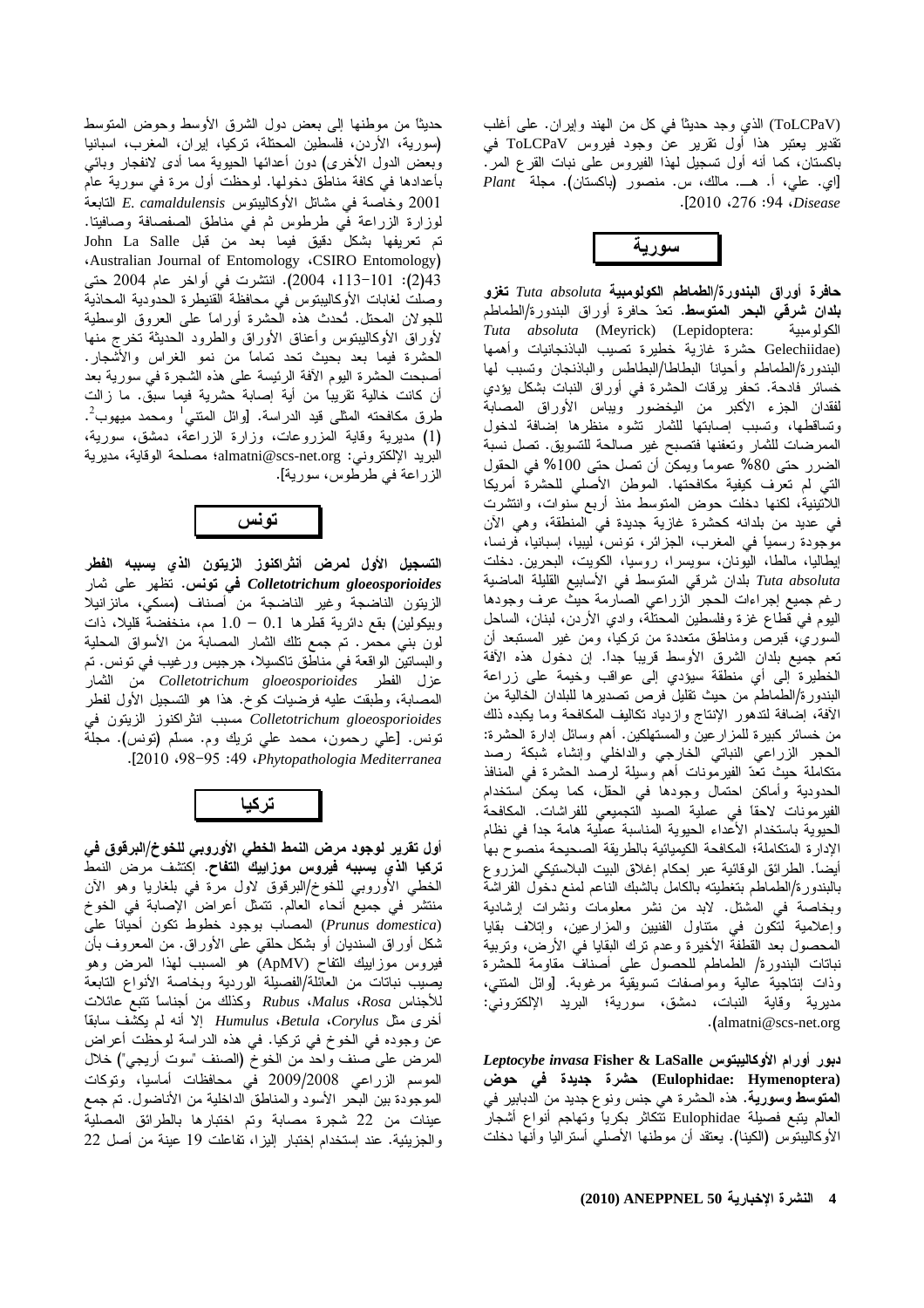مع المصل المضاد لفيروس ApMV بينما لم نتفاعل أي من العينات مع المصل المضاد لفيروس البقع الحلقية الميتة للخوخ (PNRSV). تم تأكيد الإصابة بفيروس ApMV باستخدام التفاعل التسلسلي للبوليمراز مع النسخ العكسي وباستعمال بادئات متخصصة بفيروس ApMV، حيث تم تضخيم قطعة حمض نووي بحجم 262 زوج قاعدي. تم بهذه الطريقة الكشف عن وجود فيروس ApMV في كل العينات التي ظهرت عليها أعراض ولم يكشف عنه في العينات التي بدت سليمة. يعتبر هذا أول نقرير لوجود فيروس ApMV على أشجار الخوخ في نركيا مما يستدعي قيام مسح لمعرفة مدى إنتشاره في بساتين الخوخ في تركيا. [ب. أقياس و ك. دكرمنجي (تركيا). محلة Plant Disease، 12010، 641.

أول تقرير لوجود فيروس مرافق لالتفاف أوراق الكرمة –5 في **كروم العنب في تركيا.** خلال مسح شامل لكروم العنب في جنوب شرق الأناضول للكشف عن وجود فيروس مرافق لالتفاف أوراق الكرمة –5(GLRaV-5)، جمعت عينات الكرمة التي ظهرت عليها أعراض النفاف الأوراق وكذلك البق الدقيقى (Planococcus ficus) واستخدمت للكشف عن وجود فيروس GLRaV-5 بوساطة التفاعل المتسلسل للبوليمراز مع النسخ العكسي. تم تضخيم قطعة حمض نووي بحجم 272 زوج قاعدي، تعبّر عن الإصابة بفيروس GLRaV-5 في العينات التي جمعت من منطقة جنوب شرق الأناضول، ويعْتبر هذا أول نقرير لموجود هذا الفيروس في كروم العنب في نركيا [نهال بوزكان، سربيل كاراداك، عبد المرات كايا، سعد النَّين بالوجلو، أنجل أنطونيو مينافا ويائير بن دوف (تركيا). محلة Journal of Phytopathology .149.2010-448.

تفشى الأمراض والأفات

الجز ائر

مستخلص التالك لــــ Streptomyces المضاد إزاء تعفّن القدم الميكروسفيريلي في بادرات البازلاء (.Pisum sativum L). نعدّ الباز لاء شديدة الحساسية لذبول ما قبل الانبثاق وتعفن القدم ما بعد الانبثاق اللذين يحدثهما الفطر Mycosphaerella pinodes في المناطق الغربية الجزائرية. تم عزل أكتينومايست مضادة لنمو هذا الممرض من نرب شيليف. وقد أمنت عزلة من Streptomyces (St7c5) حماية أعلى للبذور . وقد تم تسجيل زيادة في كل من نسبة الإنبات ونمو النباتات عقب معاملة البذور بــــــStreptomyces المحضَّر بشحنة سالبة أو عضوية مقارنة مع الشاهد غير المعامل. وقد أدى استخدام عامل التضاد إلى خفض معنوي في تعقن القدم المُبِكوسفيرلي إلى 5% مقارنة مع البذور غير المعاملة (25%). وعليه، بمكنّ التوصية باستخدام محضر التالك لــــــ Streptomyces كأحد الاستراتيجيات لإدارة مرض نعقن القدم واللفحة التي يحدثاهما الفطر Mycosphaerella pinodes. [محمد بن شيخ وسيتي بينالي Archives of Phytopathology and Plant (الجزائر). مجلة Protection (2010 .445-438 :43 .Protection

| مصب |
|-----|
|     |

منع إنبات هالوك الفول وهالوك القنب بــ .Fusarium spp وا**ستيطانه التطفلي فيهما.** تم الحصول على تسع وثلاثون عزلة من فيوزاريوم ظهرت في البادرات الحديثة لهالوك الفول

وهالوك القنب (O. ramose) وهالوك القنب (O. ramose) التبي تم جمعها من حقول فول (Vicia faba) وطماطم/بندورة (Lycopersicon esculentum) مصابة، على النوالي، في اثنتين من المحافظات الواقعة في جنوب الجيزة، مصر . تم تعريف جميع عزلات فيوزاريوم إلىي مستوى النوع وإجراء بحث معملي لاختبار تَأْثَيْرِ رَشَاحَةً زَرَاعَتُهَا عَلَى إنباتٌ بَذُورِ الْهَالُوكَ مَنِ النَّوْعِينِ أَعْلَاهُ. يختلف تثبيط إنبات البذور بين عزلات فيوزاريوم المختبرة، اعتماداً على جزء النبات الذي عزلت منه، فالعزلات المستخلصة من طرود المهالوك تمنع إنبات بذور المهالوك أكثر من العزلات التي تم الحصول عليها من النورات الزهرية. تم الحصول على رشاحة مزرعة أنواع من الفيوزاريوم من هالوك الفول O. crenata عانت سميتها لبذور نوعي الهالوك أكثر من رشاحة فيوزاريوم مستحصل عليها من للإنبات في مزرعة رشاحة فيوزاريوم المستخلصة من بذور O. ramose. نحقق أعلى نثبيط لإنبات بذور المهالوك في ست عزلات للفيوزاريوم، واحدة منها قد حددت علمي أنها F. oxysporum وواحدة كانت F. equiseti، في حين أن العزلات الأربع الأخرى كانت كلها F. compactum. الخليط المائي من ميسليوم الفطر وأبواغه لكل عزلات فيوزاريوم نم رشه مباشرة على درينات tubercles الـهالوك البندورة المزروعة في D. ramose أكياس بلاستيكية شفافة، وكانت قد استخدمت أيضا لتصبيب التربة في أصص مزروعة ببذور كل من الفول وهالوك الفول O. crenata. اثنتين من أربع عزلات للفيوزاريوم F. compactum (29 و 29)  $O.$  ramosa و  $O.$  ramosa و  $O.$  ramosa و المراضية معنوياً ضد  $O.$ على النوالي، أكثر من عزلات فيوزاريوم الأخرى في الأصص وأكياس البلاستيك. تبين الدراسة بوضوح إمكانية المكافحة الحيوية المحتملة الناشئة في نوع واحد من الْهالوك (على سبيل المثال O. crenata) للسيطرة على نوع هالوك أخر (على سبيل المثال O. ramosa)، حيث وجد أن عزلات عديدة من فيوزاريوم المستحصل عليها من O. crenata كانت أكثر إمراضاً لبذور من العزلات المستخلصة من O. ramosa من العزلات المستخلصة من  $O.$  ramosa يوسع هذا المجال العوائلي لمهذه العوامل الممرضة الفطرية، مع استخدام العزلات من نوع واحد من الهالوك الفعالة ضد الأنواع الأخرى كذلك. [محمد أ. أبو زيد وخالد عبد المنعم الطرابيلي (مصر والإمارات العربية المتحدة). Phytopathologia Mediterranea،  $. [2010.64 - 51.49]$ 

تقلبات التعداد والمنافسة التخصصية بين الذباب التابع لفصيلة Tephritidae الذي يهاجم محاصيل الفاكهة في واحات الوادي ا**لجديد، بمصر.** تم رصد نقلبات تعداد كل من ذبابة فاكهة البحر المتوسط Ceratitis capitata (Wiedemann) وذبابة الخوخ Bactrocera zonata (Saunders) بالتجميع باستخدام كبسولات مصايد في ثلاث مناطق في واحات الوادي الجديد، بالصحراء الغربية، بمصر . أظهرت النتائج اختلافات واضحة وقتية في ذروة صيد نوعي الذباب في المواقع المختارة في جميع مناطق الدراسة. سجلت قمة واحدة سنوية من C. capitata خلال تشرين الأول/أكتوبر 2005 وشباط/فبراير 2006، نزامنت مع فنرة نضج أشجار الحمضيات/الموالح في الواحات الخارجة. ومع ذلك، سجلت قمتين سنويتين خلال شهري تموز /يونيو وأيلول/سبتمبر 2005 في منطقة Bodkholow، نزامنا مع فترة نضج التفاح والمانجو. على الجانب الآخر ، سجلت قمتين سنويتين من B.  $zonata$  في الواحات الخارجة على مدى شهري أيار/مايو وأيلول/سبتمبر، نزامنا مع فترة نضج المشمش والمانجو والجوافة. سجلت قمة سنوية واحدة فقط في الجولة حتى أيلول/ سبتمبر و/أو تشرين الأول/ أكتوبر في منطقتي Moot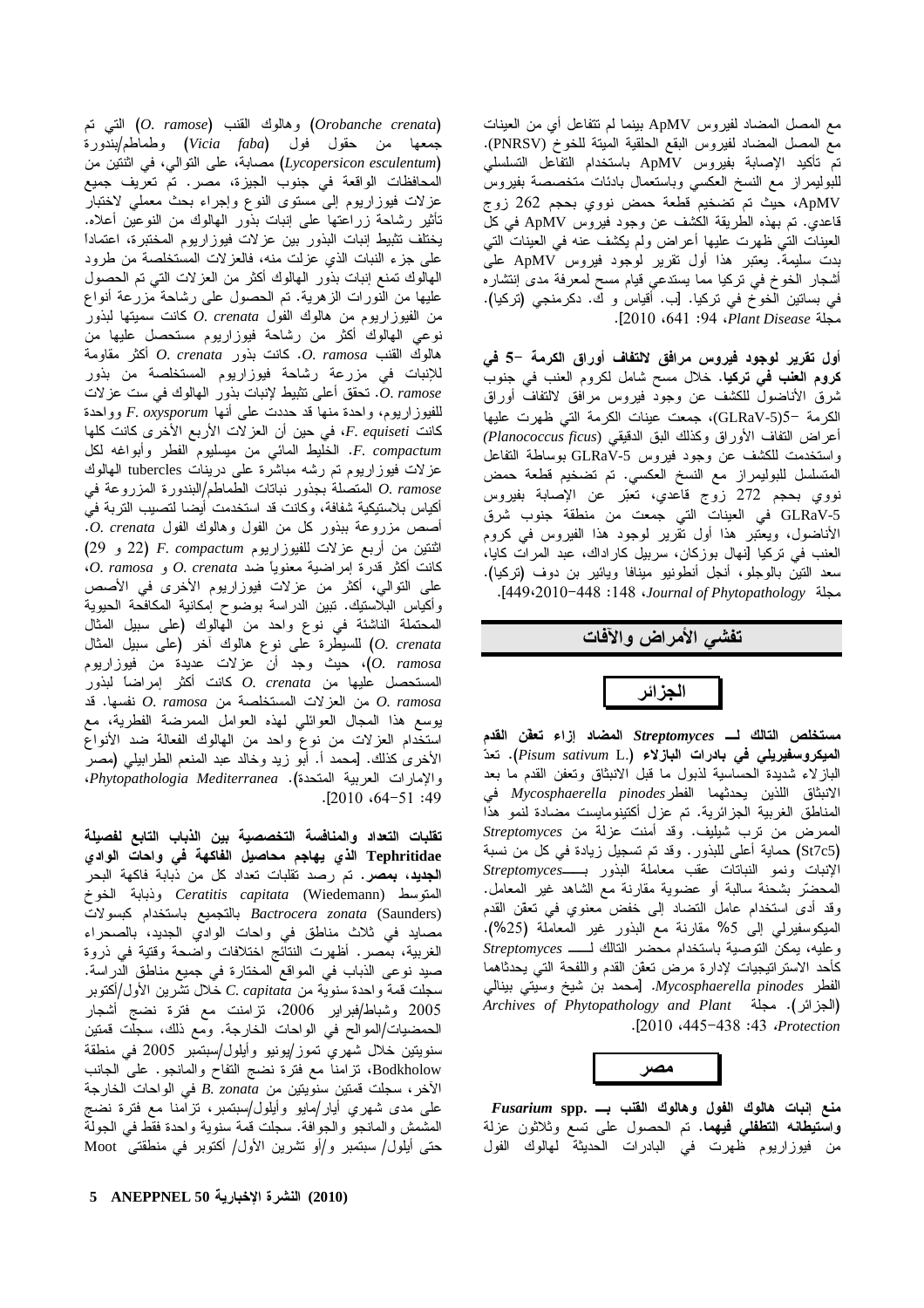وBodkholow بالواحات الداخلة، نزامنت مع فنرة نضج المانجو والجوافة والحمضيات/الموالح. كان ظهور C. capitata محدوداً للغاية بالمقارنة مع B. zonata. وكانت نقلبات نعداد الأفتين في مواقع الدراسة مختلفة معنوياً. أوضحت قدرة المصائد المستخدمة في جذب كل من C. capitata و B. zontata على أن المصائد الصفراء اللاصقة كانت أكثر فعالية في جذب C. capitata. ومع ذلك، كانت مصنيدة عبد القوي فعالة بشكل كبير في اصطياد B. zonata. ويعتبر ظهور B. zonata بأعداد كبيرة طوال فترة الدراسة مقارنة مع C. capitata دليلاً جيداً على أن هذه الذبابة الدخيلة يمكن أن تعتبر ذبابة قوية نتافسية للذبابة المحلية C. capitata. [ف. عبد الجليل، أ. عمرو، أ. عبد المنعم وعلا الفنداري (مصر). مجلة Archives of .659-647 :43 .Phytopathology and Plant Protection  $-2010$ 

أثر بعض المواد العضوية ف*ي* مكافحة نيماتودا تعقد الجذور Meloidogyne incognita التى تصيب الموز. درست فاعلية بعض البقايا النباتية مثل غلاف بصلة البصل، الأوراق الجافة من الشوندر السكرى/البنجر، البابونج والجوجوبا، الكسبة المصفاة أو الطين كأحد المتبقيات الصناعية لقصب السكر، والمخصبات الحيوية المعدنية من النيل، وذلك نحت الظروف الحقلية لإدارة نيماتودا Meloidogyne incognita على الموز صنف ويليامز. وثبت أن كل المعاملات المختبرة فاعلة بشكل معنوي (عند مستوى احتمال $0.05 \geq 0.00$  و  $(0.01)$ في خفض معايير النيماتودا المدروسة أثناء موسم نمو الموز. سجل الانخفاض الأعلى 87.5 و85.5% في أعداد يافعات الجيل الثاني عند استخدام البابونج في المرحلتين الخضرية والقطاف، على التوالي. وفيما يخص التدرنات، تم الوصول إلى الانخفاض الأعلى 80.4 و 79.6 عند وقت الحصاد بفضلات الشوندر السكرى/البنجر ، وبقايا الكسبة المصفاة، على النوالي. وكانت فضلات الشوندر السكري/ البنجر الأفضل أيضاً في زيادة غلة الموز بالفدان (77%) تلاه الجوجوبا (53.1%) والبابونج (50.4%) وتزايد عدد الموزات والكفوف في العنقود الواحد بدرجات مختلفة عند استخدام المواد المختلفة. [م.ّم. أ يوسف ووفاء م.أ. النجدي (مصر). مجلة Archives -660 :43 cof Phytopathology and Plant Protection  $. [2010, 665]$ 

بيولوجية المفترس الأكاروسي Agistemus olivi Romeih، مفترس جديد من أكاروسات Eriophyid يصيب أشجار الزيتون في **مصر .** درس ناريخ الحياة والكفاءة الإفتراسية للمفترس الأكاروسي Agistemus olivi Romeih من Stigmaeid، متأثراً بالتغذية على الأطوار المتحركة من أكاروس براعم الزيتون Aceria oleae Tegolophus hassani Keifer وأكاروس صدأ الزيتون Nalepa (Acari: Eriophyidae) لأول مرة عند درجات حرارة مختلفة ورطوبة نسبية 70–75%. ظهرت قدرة افتراسية كبيرة على أكاروس براعم الزينون أكثر منها على أكاروس صدأ الزينون، حثت الفريسة السابقة نسبياً على خصوبة أكبر. خفض ارتفاع درجات الحرارة المختلفة من 20 إلى 25 و30 °س فترة النطور وزاد من النكاثر واستهلاك الفريسة. سجل الحد الأقصمي للنكاش (6.92 و6.08 بيضة/ ♀/ يوم) في درجات الحر ارة الأعلى، بينما لوحظ الحد الأدنى  $\cdot$ r. hassani و 1.30 بيضة/ $\frac{1}{7}$ بوم) لــ A. oleae للتكاثر (1.50 بيضة/ عليي التوالي. [ب. أبو عواد، م. حسان وأ. رومية (مصر). مجلة :43 Archives of Phytopathology and Plant Protection  $. [2010.824 - 517]$ 

عزل وانتخاب عزلات شرسة من Beauveria bassiana لاستخدامها في المكافحة الحيوية لنطاط الأوراق Ommatissus lybicus في م**قاطعة ك**رمان. يعدّ نخيل التمر (Phoenix dactylifera) المحصول الأكثر أهمية في مقاطعة كرمان. ويعدّ نطاط الأوراق (Ommatissus lybicus) واحداً من الأفات المهمة والأساسية التي تحدث مستوى عال من الضرر لمحصول النَّمر. وينتج النَّمر في هذه المنطقة بشكل عضوي، ونم إدخال المكافحة الأحيائية كأفضل الاستراتيجيات طويلة الأمد في هذه المنطقة. ولدراسة عوامل المكافحة الأحيائية المناسبة في مقاطعة كرمان خلال الفترة مابين 2005–2007، تم جمع 178 عزلة من النخيل المصاب طبيعياً بـــ Ommatissus lybicus لأول مرة في العالم، ونم إدخال الفطر Beauveria bassiana كعامل مكافحة أحيائي مناسب لمكافحة هذه الأفة. [محمد مهدي أميني، رسول زاد ومحمد جواد أساري (إيران). مجلة Archives of Phytopathology and Plant Protection، مجلد 43: 761-768، 2010].

فعاليات الزيوت العطرية كمضادة للفطور في الممرض Aspergilus flavus ما بعد الحصاد. تم التحقيق في الفعالية المضادة للفطور للزيوت العطرية التي تم الحصول عليها من Cuminum cyminum، Hyssopus officinalis والزعتر Thymus vulgaris ومخاريط السرو Cupressus arizonica، ضد الفطر Aspergilus flavus. تم تحديد تأثير تركيزات مختلفة من الزيوت العطرية على إنبات الأبواغ الكونيدية وأنبوبة الإنبات في المختبر. تضمنت الزيوت العطرية المطبقة 5 مستويات هي: 0 (كشاهد)، 0.125، 0.375 0.375 و 0.5%. جرى نقويم الأنشطة المضادة للفطور من الزيوت العطرية من خلال طريقة نشر القرص على وسط (بيئة) PDA. أظهرت النتائج أنّ الزيوت العطرية لجميع النباتات قد أثرت في نمو Aspergillus flavus في ظروف المختبر . ملأت أبواغ Aspergilus flavus في معاملة الشاهد بيئة طبق بتري في اليوم الثاني من النجربة، ولكن الزيوت العطرية في بعض المستويات في مجالات أخرى منعت وفي بعضها الأخر قللت نمو Aspergilus flavus. وقد تم التحقيق القيادة العامة، تم تتفيذ تحليل GC-MS للتركيب الكيميائي للزيوت العطرية لتحديد مكوناتها المختلفة. أظهرت البيانات أن الزيت العطري من الكمون Cuminum cyminum كان أكثر فعالية بالمقارنة مع الزيوت الأخرى. علاوة على ذلك، تقترح الدراسة أنه يمكن استخدام هذه الزيوت العطرية كمواد حافظة في الأغذية. Hossein Arouiee .Ali Baradaran Rad .Saeed Karbin] و Sasan Jafarnia (إيران). مجلة Advances in Environmental .[2009  $.225 - 219 : 3$  *Biology* 

آفات المنتجات المخزونة ومتطفلاتها من الدبابير في مشهد، إيران. أجرى حصر للأفات المرتبطة بالمنتجات المخزونة والدبابير المنطفلة عليها في عامي 2006 و2007 في ضواحي مدينة مشهد. تم جمع أربع وسبعون عينة من عدة أنواع من الحبوب والفواكه المجففة والبقول والمنتجات الغذائية المصنعة من 10 مواقع. تم تسجيل ما مجموعه 11 نوعاً من الآفات الحشرية في فترة الجمع تتبع لخمس فصائل ورتبتين: غمديات الأجنحة Coleoptera وحرشفيات الأجنحة Lepidoptera. من بين ما تم تسجيله خنفساء اللوبياء (Col.: Bruchidae) (Callosobruchus maculates (Fabricius) وفراشة الطحين الهندية، (Hubner) Plodia interpunctella (Lep. : Pyralidae) وهما النوعان الأكثر وفرة. كانت خنفساء الدقيق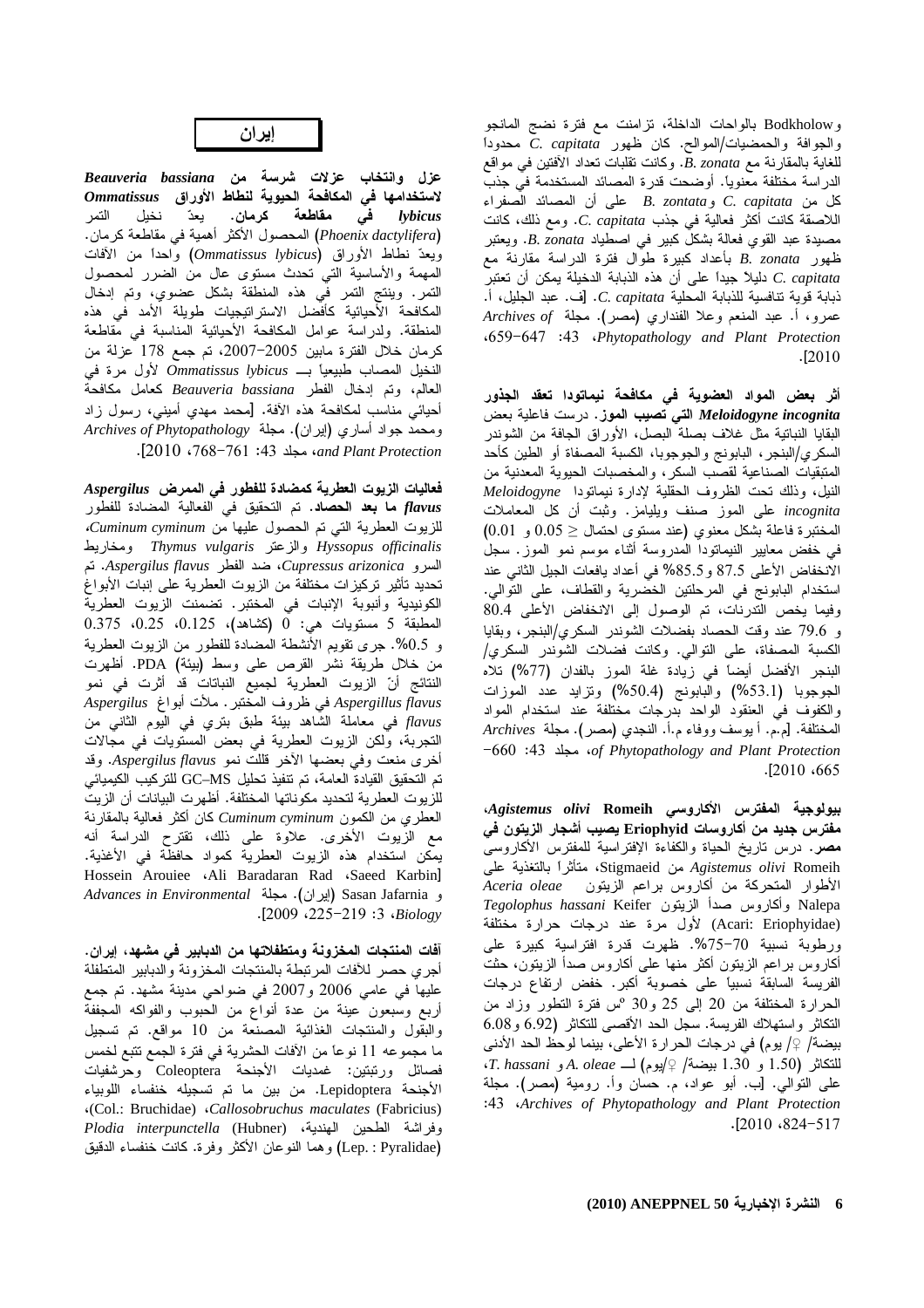$(Col.$ Tribolium castaneum (Herbst) الصدئية الحمراء Oryzaephilus (Tenebrionidae، وخنفساء الحبوبالمنشارية surinamensis (L.) (Col.: Silvanidae) الأكثر عدداً وانتشاراً على نطاق واسع في عينات الأنواع من بقية من المنتجات الغذائية. وجدنا 5 أنواع من متطفلات أفات المخازن نتحصر بالحشرات: (Hym.: Braconidae) Habrobracon hebetor (Say) (Hym.: Bethylidae) Cephalonomia tarsalis (Ashmead) Anisopteromalus calandrae (Howard) Theocolax elegans (Westwood) (Hym.: Pteromalidae) (Hym.: Pteromalidae) و Venturia canescens (Gravenhorst) (Hym.: Ichneumonidae). إنّ وجود إصابات بالمنطفلات على أفات المنتجات المخزونة يشير إلى مقدرتها على المكافحة الأحيائية في مخازن مدينة مشهد. [هاشم كمالي، محمد حسين أكبري أصل، علي أصغر طالبي، وسمية كاظمي. (إيران). مجلة Advances in .[2009  $\cdot$ 243-239 :3  $\cdot$ Environmental Biology

|--|

غلة الزيوت العطرية ومحتواها من المعادن الثقيلة فى بعض النباتات الطبية العطرية النامية في منطقة الشوبك، جنوب الأردن. إن استخدام الأعشاب الطبية العطرية لتخفيف وعلاج الكثير من الأمراض البشرية أخذ في الازدياد في الأردن وجميع أنحاء العالم نظرٍ ا لخصائصها اللطيفة وأثارِ ها الجانبية القليلة. من المهم أن نكون هناك مراقبة جيدة لنوعية الأعشاب الطبية العطرية وذلك لحماية المستهلكين من التلوث. كان الهدف من هذه الدراسة إجراء تقويم مقارن لغلة الزيوت العطرية ومحتوى المعادن الثقيلة في بعض الأعشاب الطبية مثل الصعتر الشائع ,Thymus vulgaris L والزعتر .Fhymus serpyllum L والمريمية .Salvia officinallis L النامية في منطقة الشوبك، جنوب الأردن. استحصل على الزيوت العطرية منّ النقطير المائى للجزء الهوائى للأعشاب المجففة المدروسة باستخدام نظام من نوع Clevenger. تم تحليل محتوى المعادن الثقيلة في العينات التي تم جمعها عن طريق استخدام امتصاص لهب الإشعاع المنبعث بالطريقة التى وصفها العلوي ومنديوانا Al-Alawi & mandiwana. تم تحليل النتائج وتقويمها باستخدام نظام التحليل الإحصائي. كان متوسط قيم الغلة من الزيوت العطرية T.vulgaris، T. serpyllum و 4.0 S. officinallis و 1.9%، على النوالمي. تم تحديد المحتويات من المعادن الثقيلة في العينات في نطاقات  $.44.0-14.7$   $.13.23-7.66$   $.23.85-0.47$   $.32.03-1.26$ 114.91-15.8، 114.91-756.17 جزء في المليون عن الرصاص، النيكل، النحاس، المنغنيز، الزنك، الحديد، على النوالي. تم اكتشاف الكوبالت Co فقط في T. serpyllum، في حين كان الكادميوم والكروم بنسب لا يمكن كشفها في جميع العينات المدروسة. تم كشف أعلى نسبة من محتوى الرَّصاصُّ والنيكل والنحاس فيَّ ppm 13.23 و 13.23، 13.85 به ppm 13.23 على النوالي)، احتوى S. officinallis على أعلى محتوى من الزنك والمنغنيز والحديد ppm 756.17 و 756.17 ppm على النوالبي). يتأثَّر محتوى الزيوت العطرية والمعادن الثقيلة فى النباتات المُدَروسة بالظروف البيئية الموجودة فيها. علاوة على ذلك، أظهرت النتائج التي تم الحصول عليها أن النباتات التي نزرع في المنطقة المدروسة في الشوبك (مع محاباة محتوى الرصاص في T. vulgaris) بمكن استخدامها بأمان فى الصناعات الدوائية وأغراض الاستطباب البشرية دون أي تأثير خطر. [محمد سند أبو درويش (الأردن). مجلة .[2009 .301-296 :3 .Advances in Environmental Biology



أنماط تنوّع الضراوة في فطر Puccinia recondita على القمح في المغرب في عامي 2005 و 2006. تم جمع 105 عزلات من Puccinia recondita من القمح القاسي والقمح العادي وذلك في المناطق الزراعية – البيئية الأربع الرئيسية في المغرب، عبدة دوكالا، شاديا– تادلا، غرب سايس وتانجروا. اختبرت العزلات لأنماط الشراسة الظاهرية علىي بادرات 21 صنفًا ذات قاعدة وراثية متشابهة من القمح ناتشر . نم نعريف 89 نمط شراسة ظاهري، ووجد أن مورثات المقاومة Lr2b ،Lr2b، Jr3Ka ،Lr3bg،Lr2c ،Lr2b، Lr21 و Lr24 نضفى مقاومة جيدة إزاء العزلات من المجموعات الأربع. وفي مجموعة الأصناف التفريقية المستخدمة في هذه الدراسة، لم يتم العثور على فروقات معنوية ما بين نردّد شراسة العزلات المجموعة من القمح القاسي والقمح العادي. وأظهر نحليل الإحداثيات ومسافة كوزمان بين أنماط الشراسة الظاهرية أن المجموعتين من غرب سايس ونانجروا شديدنا الإرتباط مع بعضهما البعض، في حين كانت المجموعة من عبدة دوكالا شديدة الإرتباط مع مجموعة شَاديا – نادلا [ف. بونتاس، ابراهيم الزاهري، ع. زيوتـي Archives of Phytopathology and Plant (المغرب)، مجلة ) .[2009 .438 -430 :48 *Protection* 



Puccinia striformis Westend. f.sp. تباين الشراسة في فطر tritici في الباكستان. تم توصيف مجتمعات الصدأ الأصفر/المخطط في باكستان لشراسة أنماطها المرضية/سلالاتها وتباين الإمراضية باستخدام نقويم البادرات لأصول وراثية نفريقية تحت ظروف الدفيئة في موقع مورِّي (6000 قدم فوق سطح البحر). وتضمنت الأصناف/ السَّلالاتّ التفريقية أصنافاً ذات قاعدة وراثية متشابهة، المجموعة العالمية، المجموعة الأوروبية، وصنف القمح الطري العالمي القابل للإصابة Morocco، وعلى مدى سنتين من الدراسة، تم تحديد 18 مجموعة من السلالات، ومن بين هذه المجموعات الثمانية عشر ، كان العديد منها (68E0 ،64E0 ،64E0 ،68E0 ،65E0 ،6E0 ،71E0 ،6E0 ،70E0 2E0، 67E0 و 68E16) مسجلاً سابقاً. وقد نكون مجموعة السلالة الجديدة 70E32 قد نطورت بفعل النطقر من السلالة 0E16الموجودة سابقاً. كما تم تحديد نرددات الشراسة لمورثات المقاومة للصدأ الأصفر (Yr) على أصناف ذات قاعدة وراثية منتشابهة. وقد وجد أن أعلى نرددات الشراسة كانت للــ7r7 (88%)، *Yr*24 (1%70) *Yr24 (9*69)، *Yr24 (969)*، وكانت ترددات و Yr15 (4%). أشارت در اساننا أن الشراسة موجودة لكافة مورثات Yr نقريباً، مما يستوجب رصداً منتظماً لمجتمعات الصدأ الأصفر وتكثيف الجهود لتحديد مصادر جديدة للمقاومة لهذا الممرض «Abdul Mujeeb Kazi «Ahmad Iftikhar «Sumaira Rizwan] Ghulam Mustafa Sahi و Javed Iqbal Mirza (باكستان). مجلة :43 Archives of Phytopathology and Plant Protection  $. [2010.882 - 875]$ 

توصيف مظهري وجزيئي لمقاومة الصدأ البطيء في القمح إزاء Puccinia striformis Westend. f.sp. tritici. نعدّ المقاومة نوعية السلالة في القمح (Triticum aestivum L.) إزاء الصدأ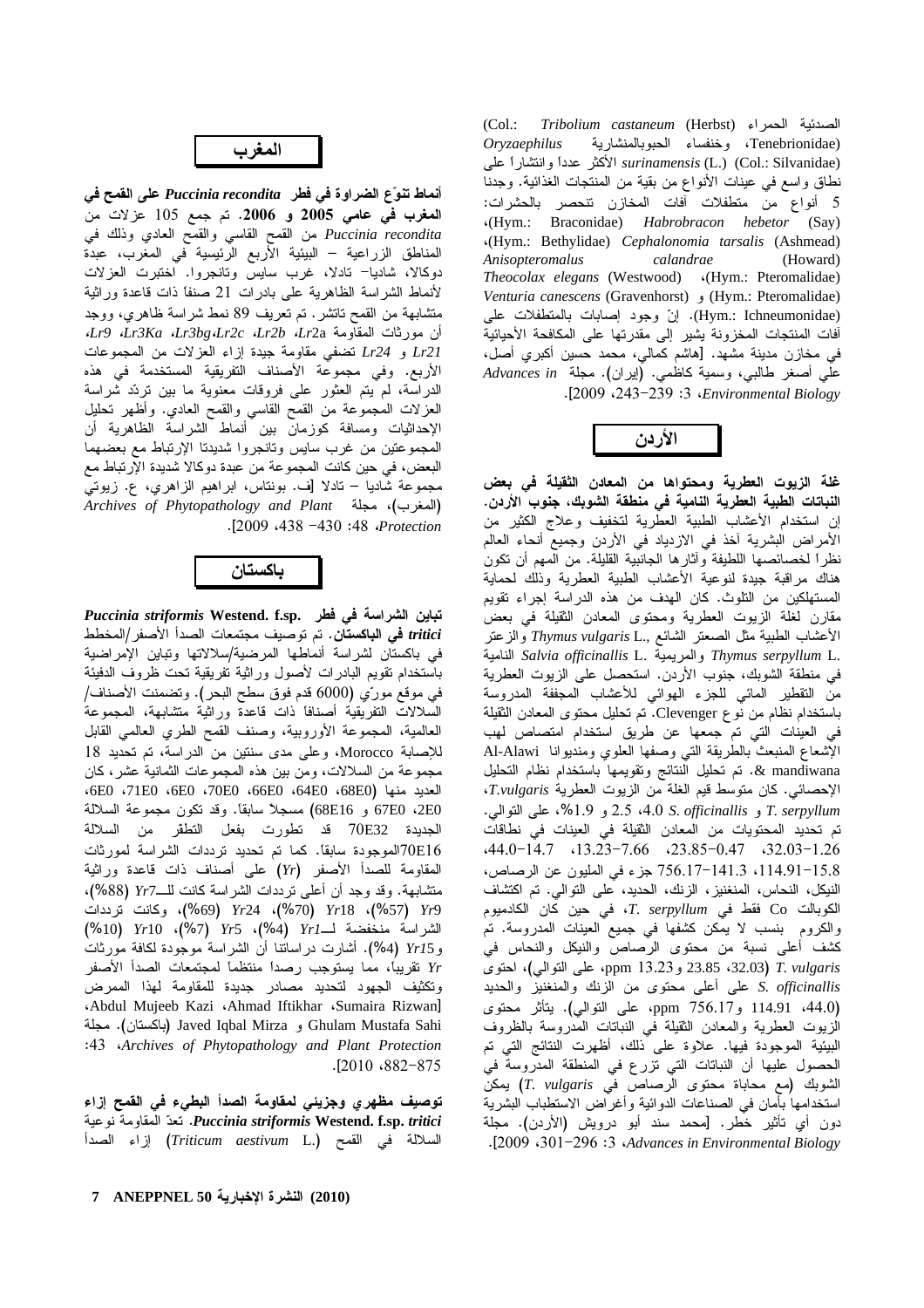الأصفر/المخطط الذي يحدثه الفطر Puccinia striformis Westend. f.sp. *tritici* قصبيرة العمر. وقد أشير إلى أن مقاومة الصدأ البطيء تعدّ نمطاً من المقاومة أكثر ديمومة. تم في 2004-2005 و2006–2007 اختبار مجموعة من 16 صنفاً من القمح الطرى بالإضافة للشاهد الحساس (Morocco)، في قطع حقلية في بيشاوار (باكستان) لتحديد أصول وراثية بطيئة الصدأ من خلال متباينات وبائية شملت الشدة النهائية للصدأ (FRS)، معدل الإصابة الظاهرية (r)، المساحة تحت منحنى نقدّم المرض (AUDPC)، متوسط معاملات الاختلاف للإصابة (ACI)، وتتكرز قمة الورقة (LTN). كانت المعايير الوبائية مختلفة المعنوية (احتمال < 0.01 ) للسنو ات/الأصناف في ثلاثة فصول، في حين بقي التآثر صنف × سنة غير معنوي. أظهر تحليل مؤشر الموقع المحدد التسلسل (STS) csLV34 أن أصناف فيصل أباد −83، بـهاوالبور−95، سليمان − 96، بنجاب -96، بختوار-93، فيصل أباد-85، شاهكار-95 و كوشار-95 تمثلك نظير المورث Yr18. وكانت أصناف فيصل أباد−85، بهاوالبور−95، سليمان −96، بنجاب −96، بختوار−93 وفيصل أباد−85 أكثر استقرار نسبيًا على مدى ثلاثة أعوام، في حين كانت قيم الشدة النهائية للصدأ، والمساحة تحت منحني تقدم المرض ومعدل الإصابة الظاهرية منخفضة بنسبة 80، 84 و 70%، على النوالي، مقارنة بالشاهد "موروكو". وعليه يمكن استخدام هذه الأصنَّاف الستة لإدخال المورث Yr18 في التربية للأقماح البطيئة الصدأ. وتعدّ الشدة النهائية للصدأ ومتوسط معاملات الاختلاف للإصابة معايير مناسبة لانتخاب النمط المظهري [سيد جواد أحمد شاه، محمد امتياز وشوكت حسين (باكستان). مجلة Journal of .[2010 .402-393 :158 .Phytopathology

فلسطين

Trichoderma harzianum بالاشتراك مع تعديل سماد الغفم لتعزيز سيطرة التربة على ذبول Fusarium في الطماطم/البندورة. تم در اسة نأثير عنصر المكافحة البيولوجية Trichoderma harzianum (العزلة Jn14) بالاشتراك مع تعديل سماد الغنم لتعزيز سيطرة التربة علىي ذبول Fusarium في البندورة/الطماطم على مدى 28 شهراً. 6 نفض مزيج من T. harzianum وتعديل عضوي بتركيزات و10% (وزن:وزن) من مرض ذبول البندورة/الطماطم بنسبة 31−36 و29−36%، على النوالي، بعد صفر −28 شهراً من حضانة التربة. وعندما أضبف التعديل بتركيز 2%، انخفض الذبول فقط بعد 18–28 شهرًا. رفع مزيج الـــm. harzianum والنعديل بنركيز 6% من وزن نباتات البندورة/الطماطم الطازجة بنسبة 52% بعد 28 شهراً، ورفع تعديل 10% الأوزان الطازجة بنسبة 56، 40، 63%، بعد 18 و24 و 28 شهراً، على النوالي، مقارنة مع نجارب الشاهد. حفزت التركيزات الأعلى لتعديل المادة العضوية إلى مزيد من تعداد Fusarium . حيث زاد النشاط الميكروبي ضد Fusarium في التربة وانخفض تعداد الكائن الممرض. خفض النعديل العضوي بتركيز 10% بدون T. harzianum انتشار المرض بنسبة 22 و24، 23% فقط، بعد 18 و24 و28 شهراً فقط فـي النربة الحاضنة، على التوالي، مقارنة مع الشاهد. ومع ذلك، لم ينخفض مرض ذبول البندورة/الطماطم بتركيز السماد 2% في أقل من 12 شهراً من الحضانة. حيث خفض التعديل العضوى بمفرده بتركيز 6 و10% نعداد الكائن الممرض بنسبة 25 و37%، على النوالي بعد 28 شهراً من حضانة التربة مقارنة مع الشاهد. أنتج T. harzianum فطور سامة حيوياً خفضت من نمو هيفات الــــ

Fusarium بنسبة 37% وإنبات الأبواغ بنسبة 55% عندما تم نتمية الكائن الممرض على بيئة أجار دكستروّز البطاطس المحسنة بمزرعة T. harzianum المرشح. [ر . بركات وم. المصري (فلسطين). مجلة .[2009 .395-385 :48 .Phytopathologia Mediterranea

# المملكة العربية السعودية

النشاط المضاد للفطور لستة من مستخلصات النباتات الطبية السعودية إزاء خمسة فطور ممرضة للنباتات. اختبرت 6 نباتات Clutia «Barbeya oleoides «Amaranthus spinosus طبية مثل Maerua oblongifolia «Lavandula pubescens «lanceolata و Withania somnifera جمعت من مواقع مختلفة في الجزء الجنوبي الغربي للمملكة العربية السعودية لمعرفة أنشطتها المضادة للفطور إزاء خمسة فطور ممرضة للنبات نحدث أمراضا خطرة لمحاصيل الخضار هي: A. solani Alternaria brassicae .Phytophthora infestans و Fusarium solani Botrytis fabae أحدثت المستخلصات المائية خفضاً في النمو الميسليومي ومنعت إنبات الأبواغ لكل الفطور المختبرة. وكان واضحاً أن المستخلص المائي لأوراق Lavandula pubescens هو الأفضل في مكافحة كل الفطور الممرضة المختبرة. واقترحت هذه النتائج أن مستخلصات النباتات الطبية تسهم بدور مهم في مكافحة الفطور الممرضة للنبات [زكريا أ.م بالا (المملكة العربية السعودية). مجلة Archives of <734-736 :43 <Phytopathology and Plant Protection  $. [2010]$ 

فطور الميكوريزا الشجيرية: عوامل مكافحة أحيائية ضد فيوزاريوم المسبب لمرض تعفن الجذور في الفاصولياء الشائعة. تم التحقيق من فعالية فطور الميكوريزا الشجيرية في وقاية نباتات الفاصولياء الشائعة (.Phaseolus vulgaris L) من مرض تعفن الجذور الفيوزاريومي في هذه الدراسة في ظل الظروف الطبيعية في أصص التجربة. تكون مزيج فطور الميكوريزا الشجيرية من وحدات من Glomus clarum Glomus intraradices Glomus mosseae Gigaspora في شكل معلق Gigaspora margarita و Gigaspora margarita (10° وحدات في كل ليتر من المركّز ) كان قد استخدم في مخفف من 5 مل في 1 لتر ماء. بينت النتائج المتحصل عليها أن استعمار فطور الميكوريزا الشجيرية قد خفض معنويا شدة المرض وحدوثه في نباتات الفاصولياء المصابة. من ناحية أخرى فإنّ استعمار الميكوريزا قد زاد معنوياً مقاييس النمو المختبرة وتركيزات المغذيات المعدنية. في حين أثرت الإصابة بعفن الجذور الفيوزاريومي سلباً في مستوى استعمار الميكوريزا لجذور الفاصولياء. وأخيرًا فإنَّ استعمار المبكوريزا أدى إلى زيادة كبيرة في محتوى الفينول وأنشطة الدفاع المدروسة المنعلقة بالأنزيمات ذات polyphenol oxidase «Phenylalanine ammonia-lyase) الصلة و peroxidase enzyme). من النتائج التي تم الحصول عليها يمكن القول أن تطبيق فطور الميكوريزا الشجيرية كعامل مكافحة أحيائي يسهم بدورٌ مهم في مقاومة النبات، وتحمل إمكانات أكبر لحماية نباتات الفاصولياء إزاء الإصابة بفطر فيوزاريوم البطاطا F. solani [أ. العسكر وي. رشاد (المملكة العربية السعودية). مجلة Plant .[2010 .38-31 :9 .Pathology Journal

توزع حشرة Culicoides latreille في المملكة العربية السعودية. نتوافر معلومات قليلة حول أنواع Culicoides latreille (Diptera: Ceratopogonidae) بالمملكة العربية السعودية. أجريت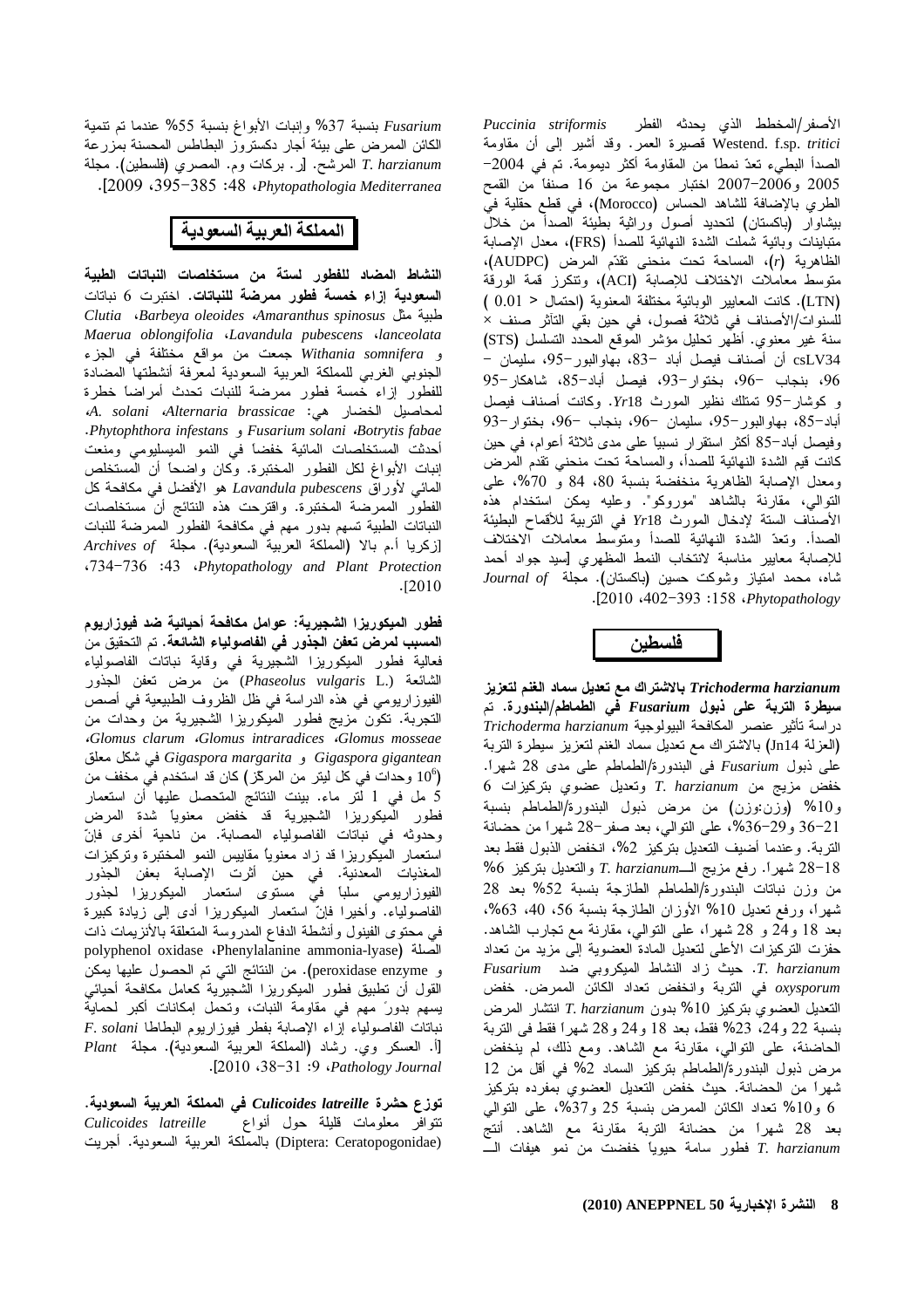هذه الدراسة لبحث توزيع أنواع Culicoides في المملكة خلال الفترة من مارس/آذار 2004 حتى فبراير/شباط 2006، مسكت المصايد الضوئية 43505 نموذجاً من الذباب القارض من Culicoides. تم تعريف ثمانية أنواع من Culicoides bahrainensis :Culicoides C. navaiae «C. kingi Austen «C. imicola Kieffer «Boorman «C. oxystoma Kieffer «C. newsteadi Austen «Lane C. sahariensis Kieffer و C. punctatus Meigen C. bahrainensis من بين هذه الأنواع لأول مرة في المملكة العربية السعودية. أعدت خريطة لأحدث توزيع لــCulicoides في المملكة العربية السعودية، كما نوقشت الأهمية الطبية لبعض هذه الأنواع. [أ. الأحمد، س. خير وم. الخريجي (المملكة العربية السعودية). مجلة .[2010 .234-227 :7 .Journal of Entomology

تأثير Rhizobium وسلالات .Bacillus megatherium var phosptatium والتسميد الكيميائي في الخصائص التعايشية وغلة ا**لفول (.Vicia faba L).** نُفذت تجربة حقلية على مدى موسمين منتاليين لفحص تأثير الإلقاح بسلالات مختلفة من الـــ Rhizobium والبكتريا المذيبة للفوسفات ونأثرهم فى الخصائص التعايشية وغلة الفول، ولمقارنة نأثير الأسمدة الكيميائية والأسمدة الحيوية. وقد أدى كل من الـــ Rhizobium والبكتريا المذيبة للفوسفات إلى زيادة الغلة والخصائص النعايشية (العقد الأزونية، الوزن الجاف للعقد والفروع، ومحتوى النبات من الأزوت والفوسفور). وقد لوحظ نأثير نعاضدي عندما استخدم نمطا الكائنات الدقيقة سوية. وتم الحصول على زيادة مقارنة في الغلة ناتجة إما عن الأسمدة الميكروبية (البكتريا المثبتة للأزوت و/أو البكتريا المذيبة للفوسفات) أو الأسمدة الكيميائية (أسمدة أزونية وفوسفورية). [أحمد محمد الحسن روغيم ومقدام الشيخ عبد الغني (السودان). مجلة Advances in Environmental Biology،  $. [2010, 346 - 337:3]$ 



تحليل الإرتباط لإمراضية Cochliobolus sativus ونشاط أنزيم xylanase **في المختبر**. كان تبقع الأوراق الذي يحدثه الفطر Cochliobolus sativus العامل الرئيس الخافض لإنتاج الشعير في العقدين الأخيرين. تم في هذا البحث دراسة علاقة الإرتباط ما بين العدوانية وإنتاج أنزيم كسيلاناز لــ29 عزلة من C. sativus. ڤوَمت عدوانية العزلات بمعيار شكل البقع على الأوراق. وإضافة لذلك، تمت مقارنة العزلات لمقدرتها علَّى إنتاج مستويات معنوية من الكسيلاناز عند نتميتها في وسط غذائي سائل. وقد أطلقت العزلات العدوانية كمية من الكسيلاناز أكبر من تلك التي نتتجها العزلات ضعيفة العدوانية. وأظهر تحليل اختبارات الإرتباط علاقة قوية r=0.50) و r=0.48 عند مستوى احتمال أقل من 0.01) مابين نشاط كسيلاناز (في وحدة الكتلة الفطرية) والعدوانية على صنفين من الشعير عربي أبيض وباومان، على النوالي. ولم نستطع إثبات وجود علاقة ارتباط مابين مصدر العزلات وإنتاج هذا الأنزيم. تشير النتائج أن إنتاج الكسيلاناز يؤثر في عدوانية عزلات C. sativus إزاء بادرات الشعير. [ياسر بكري، محمد جواهر ومحمد عرابي (سورية). مجلة Journal of Phytopathology، 1447-444،  $. [2010]$ 



حدوث فطر Monosporascus cannnonbolus في حقول البطيخ الأحمر/الجبس في تونس والعوامل المرتبطة مع كثافة الأبواغ ا**لزقية في التربة.** نفذت مسوحات حقلية في 11 حقلاً للبطيخ الأحمر /الجبس تغطي كافة مناطق إنتاج هذا المحصول في المناطق الجنوبية والوسطى من نونس في عام 2007 لنحديد العامل المسبب للمرض ونوزّع موت عروش البطيخ الأحمر. تم عزل الفطر M. cannnonbolus من الجذور المريضة في كافة الحقول الممسوحة. وقد تم تحديد كل العز لات تبعًا للسمات الشكلية وإثبات ذلك بتضخيم قطعة من منطقة الفاصل الداخلي المستسخ (ITS) بوساطة بادئات نوعية. تم الحصول على الأبواغ الزقية للفطر M. cannnonbolus من نربة كافة الحقول الممسوحة ونراوح منوسط كثافة المجتمع ما بين 3.65 إلى 10.14 بوغة زقية/غرام تربة. وأظهر تحليل الانحدار الخطي المتعدد أن أربعة عوامل فقط تخص المحصول والتربة، من بين العوامل التـي تم تقويمها، ذات ارتباط معنوي مع كثافة الأبواغ الزقية في نهاية موسم النمو: التربة الفرنسيلية إزاء الأنربة الأخرى، حدوث المرض، النسبة المئوية للطين ودرجة الحموضة. وأظهرت درجة حموضة التربة علاقة خطية قوية سالبة مع كثافة الأبواغ الزقية، في حين كان ارتباط العوامل الثلاثة الأخرَّى إيجابياً (نعيمة بوغالبٌ، ابتسام بن سالم، روبرنو بلنران، أنطونيو فيسنت، أنّا بيريز سيرا، بالوما عباد – كامبوس، خوسى غارسيا جيمنيز وجوزيف أرمنغول (نونس). مجلة .[2010 .142-137 :158 .Journal of Phytopathology

النشاط الحشري للزيت العطري للذرو/البطم (Pistacia Lentiscus) إزاء حشرة خنفساء الطحين الصدئية Tribolium Castaneum. **كطريقة بديلة للمعالجة الكيميائية في المخازن.** اهتم هذا الع*م*ل بدر اسة الفعالية السمية بالتبخير للزيت الطري للذرو/البطم Pistacia lentiscus ضد الطور اليرقى الثالث والطور البالغ لخنفساء الطحين الصدئية Tribolium castaneum. بينت النتائج نجاعة الزيت العطري للذرو/البطم ضد البرقات وضد الطور البالغ للحشرة حيث بلغت نسبة الموت 51% بالنسبة لليرقات و 100% بالنسبة للطور البالغ للنركيز 1023 ميكرولتر/ل من الهواء خلال 24 ساعة من النعرَّض. أظهرت الأبحاث وجود فروق معنوية فـي نسبة الموت وذلك حسب طور نمو الحشرة، نركيز الزيت العطري ومدة النعرض. كانت نجاعة التبخير بزيت P. lentiscus أكثر فاعلية ضد  $\epsilon_{95}$ الطور البالغ (جرعة قاتلة $_{50}$  =28.03 ميكرولتر/ل، جرعة قاتلة  $\epsilon_{50}$ ميكرولنتر/ل) مقارنة بالطور البرقمي الثالث (جرعة قاتلة = 112.12 ميكرولنر/ل، جرعة قاتلة<sub>95</sub> 3046 ميكرولنر/ل). كما تبين أن الزيت العطري للذرو/البطم P. lentiscus يحتوي على خصائص مبيدة للحشرات ويمكن استعماله في إطار مكافحة هذه الْحَشْرَة الْهَامَة لْلْمُحَاصِيلْ الْمَخْزُونَة. [أَلْفَة بِشْرُوشْ، جُودَة مَدْيُونِي بْنِ جماعة، إقبال الشايب، نَيْري نالو، إبراهيم مرزوق ومناف عبد ربه. (تونس). Tunisian Journal of Plant Protection، 5: 70–63.  $-2010$ 

صنف جديد من الفول المصري "نجاح" متحمل للهالوك أدرج **بالسجل التونسي.** نجاح هو صنف من الفول المصري (Vicia faba var. minor) تم انتخابه من قبل مختبر الزراعات الكبرى بالمعهد الوطني للبحوث الزراعية بتونس. تم الحصول على الصنف نجاح المسمى أصلا 1-1-1-1-1-2-XBJ90.03، بالاعتماد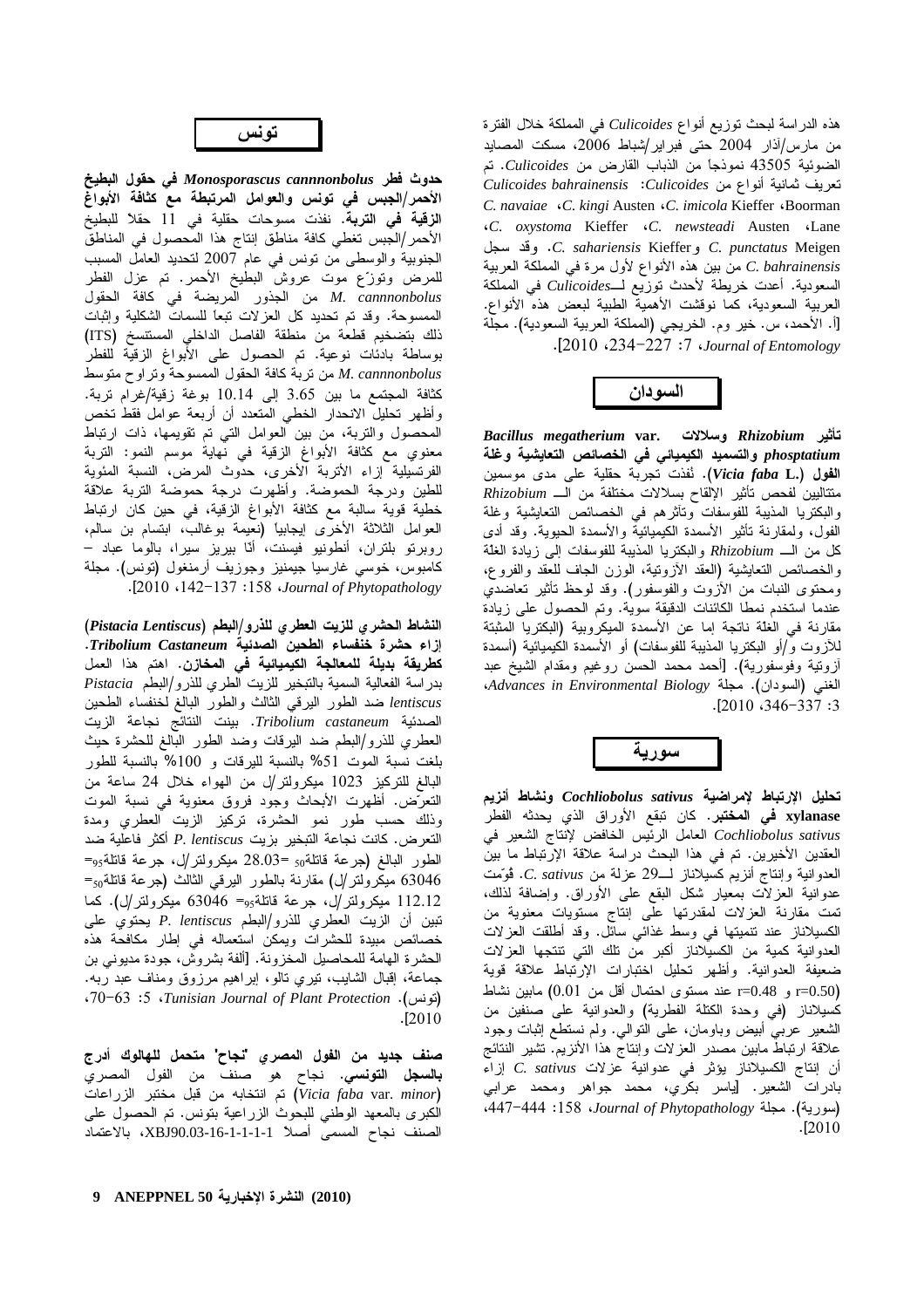على طريقة انتخاب نبات منفرد خلال عدة أجيال في حقل مصاب بالمهالوك من نوع Orobanche foetida بباجة من هجين بين الصنفين Sel.88Lat.18025 وSP49C. يحمل الصنف Sel.88Lat.18025، المتحصل عليه من المركز الدولي للبحوث الزراعية في المناطق الجافة (ايكاردا)، مورثات مقاومة للهالوك من نوع O. crenata، أما الصنف SP49C، فهو من إنتاج المعهد الوطني للبحوث الزراعية بنونس ومتميز بتكيفه مع الظروف المحلية و بإنتاجيته العالية. انتخب الصنف نجاح على أساس قدرته الإنتاجية العالية ومقاومته للـهالوك O. foetida) و O. crenata). وقد تم تسجيل هذا الصنف بالسجل الرسمي للأصناف النباتية بتونس سنة 2009 تحت عدد 521 وينصح به أساساً في الحقول المصابة بالهالوك في نونس. [محمد خراط، زهير عباس ومعز العمري :5 (تونس). مجلة Tunisian Journal of Plant Protection.  $-2010$ , 130-125



توزيع وتحديد هوية نيماتودا تعقد الجذور من تركيا. تحدث نيماتودا تعقد الجذور خسائر كبيرة في حقول الزراعة المحمية في منطقة غرب المتوسط التركية. ويعدّ التحديد الدقيق والموثوق لّلنيماتودا المتطفلة على النباتات مهما لزراعة الخضروات وتربيتها. وعليه تم جمع 95 عشيرة من النيماتودا المنطفلة على النبات من الدفيئات الإقليمية. وتم استخدام بادئات نوعية التخصص موصوفة سابقاً لتحديد عشائر Meloidogyne وأشارت الدراسة الحالية إلىي أن اللبادئات SEC-1F/SEC-1R و INCK14F-INCK14R لتعريف M. incognita وبادئتي Fjav/Rjav و DJF/DJR و المتعريف كانت M. arenaria أنتحديد Far/Rar فكانت M. javanica كفوءة فى تعريف أنواع نيماتودا تعقد الجذور التركية وكانت معدلات الانتشار للعشائر 64.2% و 28.4% و 7.3% لنيماتودا M. javanica ،M. incognita و M. arenaria، على النوالي. وأظهرت النتائج أن M. incognita كانت النوع البارز لنيماتودا تعقد الجذور في منطَّقة غرب المتوسط التركية [زبيِّر دفران، محمد على سوجوت (نركيا). مجلة Journal of Nematology، مجلد 41:  $-12009 \cdot 133 - 128$ 

استجابة أصول البندورة/الطماطم التي تحمل مورث المقاومة Mi للسلالة 2 من Meloidogyne incognita عند درجات حرارة **ترية مختلفة.** كانت الأصول فاعلة إزاء عديد من الممرضات المنقولة مع التربة في إنتاج البندورة/الطماطم المحمية. ويمكن للأصول التى تمتلك مقاومة ثابتة للحرارة لنيماتودا تعقد الجذور أن نطيل فصل النمو، ذلك أن مورث المقاومة 1.2-Mi يكسر علي نحو غير عكوس عند حرارة تربة أعلى من 28°س. تمثّل الهدف من هذه الدراسة في دراسة أثر درجات حرارة التربة في المقاومة لنيماتودا تعقد الجذور التى يضفياها مورثي البندور ة/الطماطم باستخدام بعض أصناف البندور ة/الطماطم النجارية، الأصول، ومدخلات Pi. وقد درست استجابة هذين المورثين إزاء السلالة 2 من Meloidogyne incognita في أصلين يستخدمان بشكل عام هما الصنف Beaufort والصنف Vigomax في صنفي البندورة PI 126443 و Simita F1 وفي المدخلين Astona RN F1 و PI 270435 المعروفان Solanum lycopersicum L بامتلاكهما مقاومة للنيماتودا ثابتة حرارياً، عند 24°س و32°س تحت ظروف محكمة. وقد تم القاح كل نبات بــ1000 بافعة طور ثانبي (J2s) من السلالة 2 لــ Meloidogyne incognita وقوّم استجابتها بعد 8 أسابيع من الإعداء. وتم تحديد وجود المورث Mi-1.2 باستخدام الواسمات الجزيئية. وكانت أصناف Astona PI 126443 و Vigomax والمدخلين 126443 PI 126443 و 270435 PI التي نحمل المورث Mi-1.2 مقاومة للسلالة 2 من عند حرارة 24°س وكانت كتل البيض ويافعات M. incognita الطور الثاني أقل معنوياً في هذه السلالات مقارنة بالصنف Simita F1 عند حرارة 24°س، ولم نكن هناك فروق معنوية بين النباتات المقاومة. وعلى نقيض ماتقدم، لم نكن هناك فروقات معنوية في مؤشر الندرنات بين المصادر الثابتة حراريا والنباتات الحاوية على العورث Mi-1.2 وكان لــــ Simita F1، وSimita F1 والأصول تفاعلاً فابلية للإصابة للسلالة 2 من M. incognita عند 32°س. في حين كان المدخلان PI 126443 و PI 270435 و PI مقاومين، ومع ذلك كانت هناك فروقات معنوية، عند هذه الدرجة، في عدد اليافعات في التربة، كلل البيض ومؤشر الندرن ما بين النباتات الثابتة حرارياً والنباتات غير الثابتة [زبير ديرفان، محمد على سوجوت ونديم مونل (نركيا) مجلة Medditerranea، مجلد 44:  $-12010 \cdot 11 - 7$ 

#### بعض أنشطة منظمة الأغذية والزراعة للأمم المتحدة والمنظمات الأخرى ❖

#### حالة الجراد الصحراوي

#### حالة الجراد الصحراوي العامة خلال حزيران/يونيو 2010 والتوقعات حتى منتصف أب/أغسطس 2010

ظل وضع الجراد الصراوي هادئا بصفة عامة خلال شهر حزير ان/يونيو، وقد انحسرت أعداد الجراد الصحراوى فى مناطق النكاثر الربيعي في شمال غرب أفريقيا وفي شبه الجزيرة العربية بسبب عمليات المكافحة التي تمت إلى جانب ظروف الجفاف التي كانت سائدة. وأجريت عمليات مكافحة محدودة ضد مجموعات الحوريات في السعودية، وضد جماعات من الحشرات الكاملة في الْجزائر وكذَّلك حشرات كاملة كانت بصورة مشتتة في المغرب. وهطلت أمطار غزيرة غير مألوفة كانت مصاحبة بإعصار حلزونى (سيكولون فيت) على أجزاء من عُمان وإيران وباكستان والهند وذلك في أوائل شهرحزيران/يونيو. وحدث نكاثر على نطاق ضيق في

شمال غرب ليبيا وفي المناطق الداخلية بالسعودية وفي شرق إثيوبيا. ووجدت حشرات كاملة بصورة مشتتة في السودان واليمن وعُمان. وبدأ هطل الأمطار الموسمية في مناطق النكاثر الصبفي في منطقة الساحل في غرب أفريقيا والسودان. وعلى الأرجح أن يحدث نكاثر على نطاق صغير خلال فترة التوقعات في الجزء الشمالي من منطقة الساحل في غرب افريقيا وفي السودان وعلى امنداد الحدود المهندية الباكستانية مما سيكون باعثا على نزايد أعداد الجراد بدرجة طفيفة ولكنها ستظل نحت مستوى التهديد. ومن غير المحتمل حدوث نطور ات مهمة.

ا**لمنطقة الغريبة** – انحسرت أعداد عشائر الجراد في شمال غرب أفريقيا على امتداد الجزء الجنوبي من جبال أطلس في المغرب حيث تم معالجة 303 هكتار كانت مصابة بالحشرات الكاملة التي كانت بصورة مبعثرة. كما قامت فرق المكافحة الأرضية في الجزائر بمعالجة 350 هكتار كانت مصابة بحوريات وحشرات كاملة في المظهر الإنفرادي والتبي كانت على مقربة من المناطق المزروعة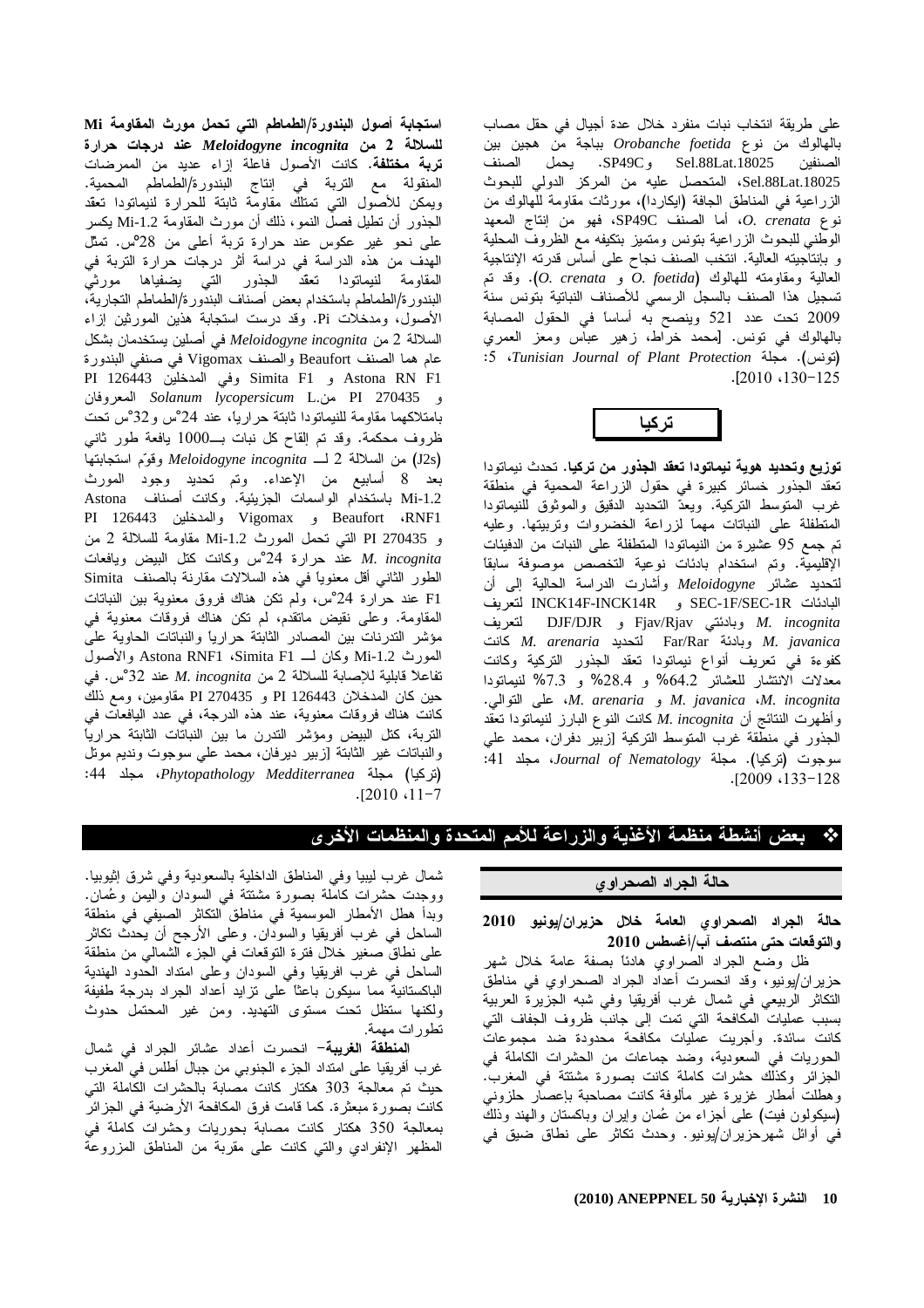بالمحاصيل في الصحراء الكبرى الوسطى. وحدث نكاثر على نطاق ضيق في جنوب غرب ليبيا حيث أشارت النقارير إلى وجود حوريات وحشرات كاملة على صورة مبعثرة. ولم يتم اجراء مسوحات في مناطق النكاثر الصيفي في منطقة الساحل بجنوب غرب أفريقيا. وعلى الأرجح أن نتحسر أعداد الجراد خلال فترة التوقعات في شمال غرب أفريقيا نظراً لتحركها تجاه الصحراء الكبرى الجنوبية في المجزائر والجزء الشمالي من منطقة الساحل في غرب أفريقيا. ومن المتوقع أن بيدأ حدوث نكاثر على نطاق صغير في جنوب موريتانيا وشمالي مالي والنيجر، وربما يحدث أيضاً في شرق نشاد نظراً لبدء هطل الأمطار الموسمية في شهرحزيران/يونيو. وعلى الأرجح أن يؤدي هذا إلى نزايد في أعداد الجراد بدرجة طفيفة خلال فترة التوقعات غير أنها ستبقى تحت مستوى التهديد.

ا**لمنطقة الوسطى**– انحسرت إصابات الجراد على ساحل البحر الأحمر في السعودية حيث تمت عمليات مكافحة خلال شهر أيار /مايو . وقامت فرق المكافحة الأرضية بمعالجة 5 هكتارات كانت مصابة بمجموعات الحوريات التي تكونت على حواف منطقة التكاثر الربيعي بالداخل. وهطلت أمطار غزيرة على غير المعناد كانت مصاحبة للإعصار الحلزوني (سيكولون فيت) على شمال عُمان في أوائل حزيران/يونيو. وعلى الرغم من وجود حشرات كاملة مبعثرة فقط، إلا أن هناك مخاطر شديدة من إمكانية حدوث نكاثر إضافي خلال الأشهر العديدة القادمة، مما سيكون باعثًا على نزايد أعداد الجراد. وبدأت عمليات المسح في مناطق النكاثر الصيفي في المناطق الداخلية

#### ملاحظات فصير ة عن وفاية النبات  $\ddot{\cdot}$

- أشار L. Gao ومرافقوه في جامعة A&F الشمالية الغربية، في الصين ومحطة بحوث إيست مالنغ، المملكة المتحدة أنه على الرغم من وجود تباين بين عزلات الفطر Venturia inaequalis في حساسيتها لمبيد ميكلوبوتانيل، إلا أن المبيد كان فاعلاً إزاء معظم العزلات (مجلة Pest .(2009 .1249-1241 :65 .Management Science
- أشار T. Akar ومرافقوه في المعهد المركزي لبحوث  $\blacktriangleleft$ المحاصيل الحقلية، سيميت، والمعهد الأناضولي للبحوث الزراعية، تركيا؛ وشركة مونسانتو، أبوا أن الأصل المحلمي سار در اي يمكن أن يكون أبا لنشر المقاومة في القمح لنيماتودا Field Crop (مجلة) Heterodera filipjevi Research .(2009 .323-320 :114 .Research
- أشار L. Maddau ومرافقوه في جامعة ساساري ومركز بحوث بورتو كونتي، إيطاليا أن خليطاً ببنيدياً من Trichoderma citrinovirida، الفطر الداخلي لفلين السنديان، كان شديد التضاد لسبعة ممرضات تصبب أشجار الغابات (مجلة Microbiology، 155، 2009).
- أشار C. Cowger ومرافقوه في جامعة ولاية كارولينا الشمالية ومحطة بوردر بلت لبحوث النبغ في كارولينا الشمالية، وجامعة بورديو أن فيروس النقزّم الأصفر للشعير كان شديداً في القمح المزروع في البقايا السطحية للذرة الصفراء، لأن حشرات المن نتجذب للون الأصفر للبقايا (مجلة Agronomy Journal،  $. (2009.695 - 688:102)$
- أشار K.I. Al-Mughrabi في قسم الزراعة والزراعة  $\blacktriangleleft$ العائية بمدينة برانزويك، كندا أنّ كلاً من Pseudomonas

بالسودان واليمن خلال حزيران/يونيو. ولم يشاهد حتى الأن سوى أعداد قليلة فقط من الحشرات الكاملة في المناطق المزروعة بالمحاصيل على امتداد النيل شمال السودان وفي أماكن قليلة في اليمن. وعلى الأرجح أن يحدث نكاثر على نطاق صغير أثناء فترةً النوقعات في السودان في المناطق التي بدأ فيها هطل الأمطار الموسمية في حزيران/يونيو. وشوهدت حشرات كاملة بصورة انعزالية في الصحراء الغربية في مصر . وقد حدث نكاثر لم يتم كشفه في شرق أثيوبيا خلال أيار/مايو مما أدى إلى نزايد أعداد الحوريات والحشرات الكاملة التي كانت على نحو مشتت و ذلك خلال شهر حزير ان/يونيو. ومن المحتمل أن يستمر التكاثر خلال فترة التوقعات في المناطق التي هطلت بها أمطار مؤخراً. ولم تشر النقارير إلى وجود جراد في أماكن أخرى بالمنطقة الوسطى.

ا**لمنطقة** ا**لشرقية**– بدأت أعداد قليلة من الجراد الانفرادي في الظهور في مناطق التكاثر الصبفي في خولستان في باكستان قرب الحدود الهندية في منتصف حزيران/يونيو. ومن المتوقع أن تكون ظروف النكاثر ملائمة على غير المألوف هذا العام على امتداد جانبي الحدود بسبب الأمطار الغزيرة التي هطلت في أوائل حزيران/يونيو والتي صاحبت الإعصار الحلزوني (سيكولون فيت). ونتيجة لذلك، من المرجح أن يؤدي التكاثر الحادث على نطاق صغير إلى تزايد أعداد الجرّاد أثناء فترة التوقعات في كلا البلدين، غير أن أعداد الْجَرَاد سَنظَلَ نَحْتَ مُسْتَوَى النَّهْدِيد. وَلَم نَشْرِ النَّقَارِيْرِ إِلَى وَجُودَ جراد في إيران أو الهند خلال شهر حزيران/ يونيو .

fluorescens و Enterobaccter cloacae ودقيق الخردل تكافح تعفن فيوزاريوم الجاف للبطاطا/البطاطس في الحقل (مجلة Biology Control، 53: 280-284، 2010).

- أشار A. Panatoni و E. Triolo في جامعة ببزا إبطاليا أن ◀ المعاملة بالحرارة (37°س لــ 45 يوماً) استأصلت فيروس الورقة المروحية للعنب Grapesvine fanleaf nepovirus وليس فيروس نمشة الكرمة Grapesvine fleck maculavirus (مجلة Scientia Horticulturae)، 125-67، 2010).
- أشار S. Ferreira ومرافقوه في جامعة لافراس الإنحادية،  $\blacktriangleleft$ البرازيل أن صنفي الفاصولياء الجافة Aporé و Quro Negro وصنف Snap bean ماكارو أنيبايا في برامج النربية يؤمنون مقاومة لنيماتودا تعقد الجذور (مجلة HortScience، 45:  $. (2010.322 - 320)$
- أشار O. Erdogan و K. Benlioglu من معهد بحوث القطن  $\blacktriangleleft$ وجامعة عدنان مندريس، نركيا أن بذور القطن المعاملة بأنواع منSerratia spp. و Serratia spp. ويكافحان ذبول فرنسليوم ويحسنان نمو النبات في الحقل (مجلة Biology .(2010 $\cdot$ 45-39:53 $\cdot$ Control
- أشار T. Doroszewska في معهد علوم النربة ومعهد بحوث زراعة النباتات، بولندا أن التحمل لفيروس البطاطا/البطاطس N. tabacum في Nicotaona Africana فَدْ نَقَلْ إِلَى N. tabacum بتهجينين رجعيين مع الصنف BP-210 (مجلة Plant .(2010  $.81-76:129$  Breeding
- أشار J. L.Yates ومرافقوه في شركة مونسانتو وجامعة  $\blacktriangleleft$ جورجيا أن ثلاثة إدخالات نباتية من فول الصويا تمتلك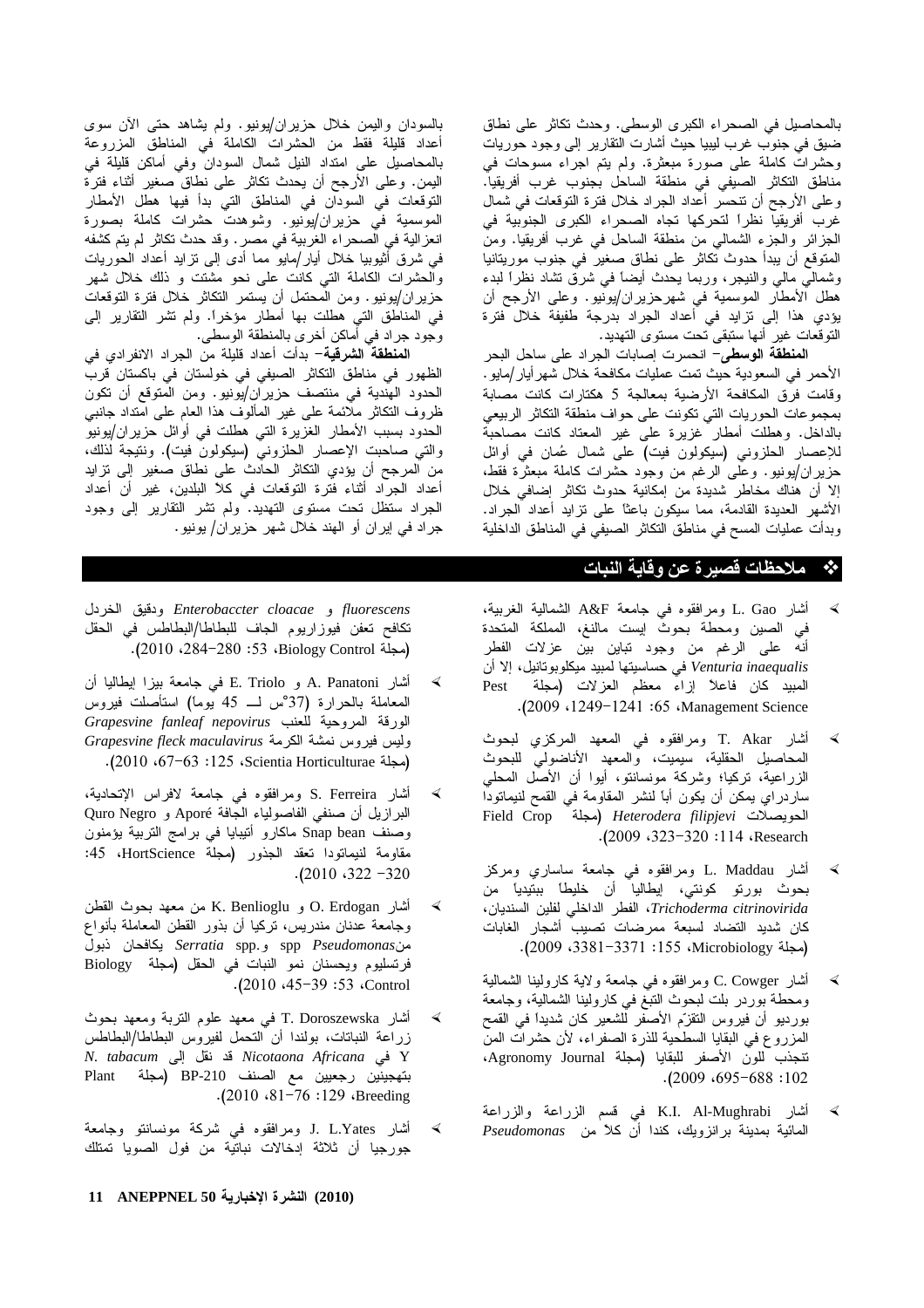مورثات فريدة وعند جمعها مع المدخل 200538 P1 المقاوم لله Meloidogyn arenaria يحسن المقاومة في فول الصويا لنيماتودا تعقد الفول السوداني (مجلة Crop Science، 50:  $. (2010.122 - 118)$ 

- أشار N. Nantawanit ومرافقوه في جامعة ماهيدول، نايلاند  $\blacktriangleleft$ أن معاملة الفليفلة الحارة بخميرة مضادة يخفض المرض الذي بحدثه الفطر Colletotricum capsici وبحفز نشاط ثلاثة إنزيمات والفيتوألكسين في الفليفة الحارة (مجلة Biology .(2010 $\cdot$ 152-145:52 $\cdot$ Control
- أشار R. López ومرافقوه في جامعة قرطبة، إسبانيا أن  $\blacktriangleleft$ الزراعة على الجلد لمكافحة الهالوك Orobanche crenata

## أخبار عامة

#### الشبكة العراقية لنخلة التمر

بسبب غياب وجود أرشفة دقيقة للمعلومات المتناثرة عن نخلة النَّمر في العراق والعالم العربي وعدم النَّواصل بين الباحثين والمهتمين بالنخيل في مناطق انتشاره، تم إستحداث موقع على شبكة الأنترنيت اطلق عليه اسم الشبكة العراقية لنخلة التمر <www.iraqi-datepalms.net> تبنيته فكرةً وتصميماً وتمويلاً واخراجاً، ضم جميع مجالات ونشاطات النخيل العراقي والعربي وبعض المساهمات الدولية المهمة ذات العلاقة. وضعت له لائحة في الصفحة الرئيسية شملت (39) حقلاً أساسياً تضمنت جميع مانشر عن النخيل العراقي والمؤسسات المهتمة به والبحوث العلَّمية المنفردة ورسائل الدكتوراه والماجستير والافات الزراعية والعلماء العراقيون في ذاكرنتا والموجودين منهم اضافة لذلك ضم 27 عنوانا فرعيا اذ لم يغفل الموقع الفن والغناء والطبخ والنراث وغير ذلك. بدأ عدد زوار الموقع بالازدياد منذ انطلاقه في 2007/12/1 بمعدل بومــي بيـــــــــن (150–200) زائراً ليصل لحد كتابه هذه الخلاصة الى اكثر من (66500) زائراً، اذ يعكس ذلك مدى انتشار الموقع المتخصص في شجرة النخيل التي حباها الله أن تكون مباركة معطاء. وقد الحق بالموقع نافذة حوارية للمهتمين اسمها منتدى النخيل العراقي <www.iraqi-date-palms.net> يناقش أعضاءه أمور النخيل ومشكلاته والجديد فيه. [إبراهيم جدوع الجبوري، عضو الهيئة الادارية للجمعية العربية لوقاية النَّبات، البريد الالكتروني: .[ijboory@yahoo.com

## جائزة المنظمة العربية للابداع العلمي في المجالات الزراعية والسمكية

ضمن احتماعات الحمعية العمومية للمنظمة العربية للتتمية الزراعية





للابداع العلمي في المجالات الزراعية والسمكية لعام 2008 في مجال النقانات الحديثة في الانتاج النباتي، عن بحثه الموسوم "تحديد

أشار T.Walters ومرافقوه في جامعة ولاية واشنطن، Prosser و Mt.Vernon ومصلحة البحوث الزراعية- وزارة الزراعة الأمريكية، كورفاليس؛ Dow Agrisciences و Valent Biosciences أن استخدام الرش الربيعي بالأوكساميل أو الفوستيازيت يخفض من كثافة مجتمعات نيماتودا نقرح الجذور والنيماتودا الخنجرية حتى عامين (مجلة .(2009 .768-762 :19 .Hort Technology

الخارطة الوراثية لمقاومة مرض الصدأ البني في أصناف القمح العر اقية". ألف ألف مبر وك مع تمنيات الجمعية للدكتور بالعطاء الدائم والنجاح المستمر.

# تحديد بعض متطفلات ذبابة ثمار الزبتون *Bactrocera oleae* (Geml) ف*ی* سوریه

من خلال دراسة حقلية لديناميكية نطور مجتمعات ذبابة ثمار الزيتون في المنطقة الوسطى الغربية من محافظة حمص، تم تحديد ثلاثة منطفلات على ذبابة ثمار الزيتون في هذه المنطقة، حيث تم تصنيفها في مخبر كلية الزراعة (جامعة البعث) وفق أسس التصنيف المتبعة. أظهرت النتائج أن المتطفلات هي: المتطفل الأول .Eurytoma sp (الفصيلة Eurytomidae)، المتطفل الثاني .*Pnigalio* sp (الفصيلة Eulophidae)، المنطفل الثالث Eupelmus sp. (الفصيلة Eupelmidae). وجميع هذه المنطفلات نتبع إلى رنبة غشائيات الأجنحة Hymenoptera، وسوف نتابع الدراسة في مواسم قادمة من أجل تحديد نسبة التطفل وإمكانية الإفادة من هذه المتطفلات في برامج المكافحة المتكاملة لهذه الآفة. [دمر نمور<sup>1</sup>، أسامة إدريس<sup>1</sup> وعبد النبي بشيرٌ -. (1) كلية الزراعة، جامعة البعث، حمص، سورية، البريد الإلكتروني: osamaedriss@hotmail.com؛ (2) كلية الزراعة، جامعة دمشق، سورية].

### الموت المفاجئ، للمانغو ، الإمارات العربية المتحدة

قال المسؤلون أن آلاف أشجار المانغو في الإمارات العربية المتحدة أصيبت بمرض يؤدي إلى نسبة موت عالية. وقد تم تحديد فطر يدعى Ceratocystis manginecans، المعروف بقاتل المانغو كمسبب للمرض. وللمرض، إذا نرك بدون معاملة، المقدرة على إنلاف مزارع كاملة. واستجابة لمهذا المرض، استعدت وزارة الببيئة والمياه لحماية الأشجار باحتواء المرض ومكافحته. وأشارت الوزارة "أدى المرض إلى ندهور سريع لأشجار المانغو. وعند إصابتها نموت الأشجار في غضون 6 أشهر". ونعمل الوزارة حالياً على حماية مزارع المانغو وستستخدم ندابير جدية لمحاربة الإصابة ومنع انتشارَّها. يمنع الفطر حركة الماء والعناصر الغذائية من الجذور إلىي الفروع والأغصان. ونشمل أعراض المرض نلونا بنيا مفاجئا وذبول الأورآق. ويتقدم هذا المرض ندريجياً إلى جفاف الفروع حتى الموت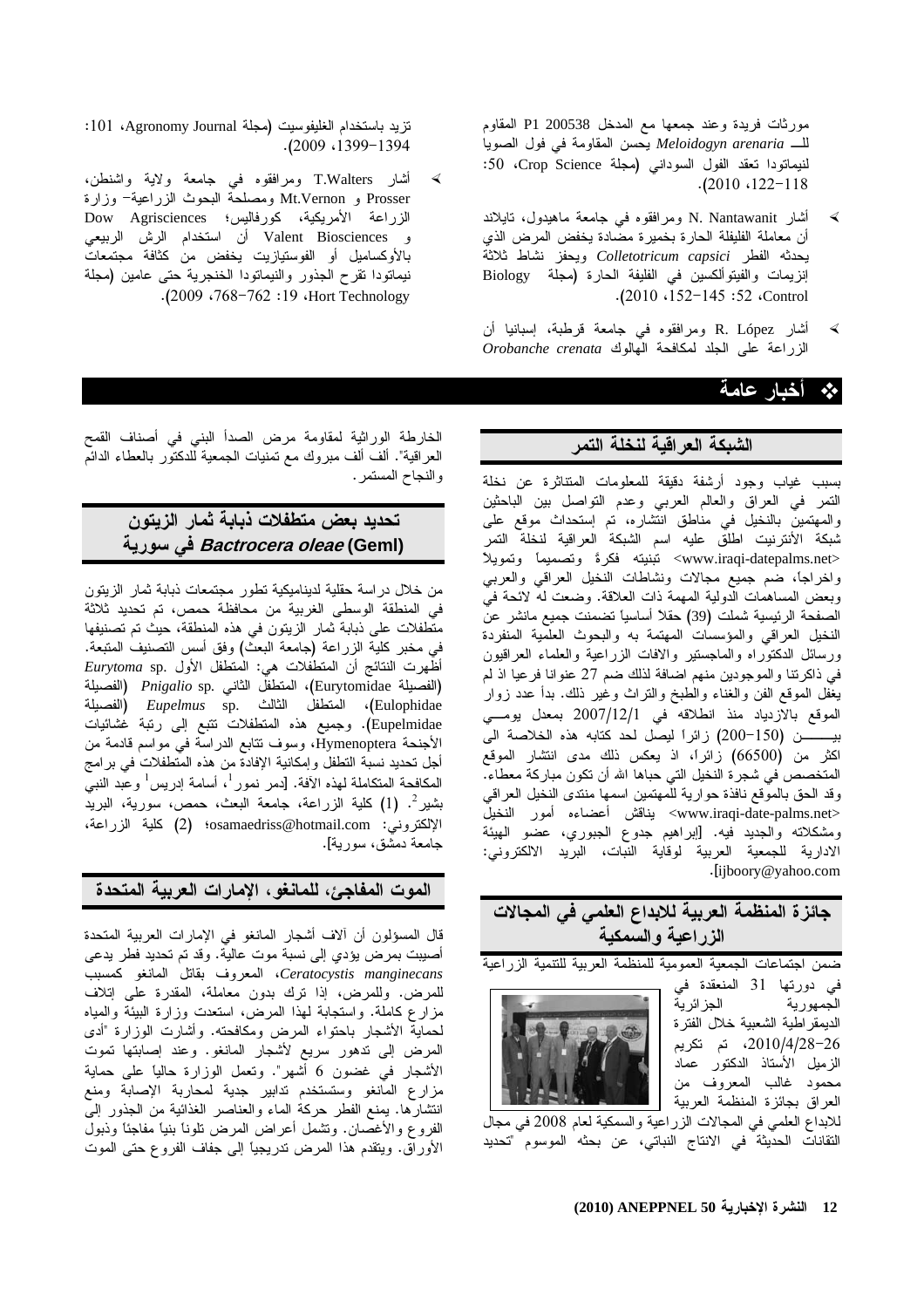الكامل للنبات. وتعمل الحشر ات كخنافس القلف (افتر اضياً) كنو اقل في نشر الفطر. ظهر المرض بداية في الإمارات العربية المتحدة عام 2005 في المنطقة الشرقية وانتشر منذ ذلك الحين إلى مناطق أخرى شملت البطنة، مصافى، دادنا، ديبا وقبلا. وفي عُمان، سجلت الاصابة ذاتها في عام 2000 وأدت الى ندهور كبير في الغلة. وبقى المرض غير معروف لفترة طويلة. وتمكن باحثون من عُمان أخيراً من التحديد الناجح للفطر المسبب للمرض.

http://gulfnews.com/news/gulf/uae/environment/mango-killerstrikes-uae-farms-as-officials-set-out-to-protect-trees-1.581705

### طريقة حيوية لمكافحة السلالات الممرضة من فطر **Fusarium oxysporum**

الباحثون في المعهد الوطني الفرنسي للبحوث طور الزراعية (INRA) وسيلة حيوية لمكافحة السلالات الممرضة من

## \* أخبار الجمعية العربية لوقاية النبات

# تقرير وتوصيات ورشة عمل "إدارة صحة المحاصيل وسلامة الغذاء" بيروت، لبنان، 11–12 أيار/مايو 2010

بالنعاون بين الجمعية العربية لوقاية النبات والمجلس الوطني للبحوث العلمية ووزارة الزراعة، عُقدت في نقابة المهندسين في بيروت ورشة عمل خلال الفترة 11-12 أيار/مايو 2010 بعنوان "إدارة صحة المحاصيل الزراعية وسلامة الغذاء".

هدفت ورشة العمل إلىى عرض ومناقشة التقنيات المنوافرة للإدارة الرشيدة للمحاصيل الزراعية وعلاقتها بسلامة الغذاء، بالإضافة الى استعراض المعلومات المتاحة ونتائج البحوث عن متبقيات المبيدات والملوثات الأخرى في غذاء الإنسان والحيوان والنقنيات الزراعية الملائمة التي نضمن إنتاجا غذائيا صحيا.

قدَّم المشاركون في ورشة العمل 24 ورقة علمية نوزَّعت على ست جلسات في المحاور التالية:

- ا**لجلسة الأولمي:** نلوّتْ المنتجات الزراعية والأعلاف؛
- ا**لجلسة الثانية:** الأنظمة والتشريعات اللازمة لتقرير سلامة الغذاء؛
- ا**لجلسة الثالثة:** سبل الإدارة الصحية للمحاصيل الزراعية التي نقلل أو نلغي مخاطر استخدام المبيدات؛
- ا**لجلسة الرابعة:** الوضع الراهن لمتبقيات المبيدات في المنتجات الغذائية في لبنان؛
- ا**لجلسة الخامسة:** البنبي التحتية والطرائق اللازمة لتقصّي ملوئات الغذاء؛
	- ا**لجلسة السادسة:** الوعي العام في شؤون سلامة الغذاء؛

اختتمت ورشة العمل بطاولة مستديرة نوقشت فيها التوصيات المقترحة التـي نـالت موافقة المشاركين، وهـي التالية:

#### التوصيات والمفترحات

- أولاً: التشريعات ومعالجة المخالفات
- 1. التأكيد على أهمية إنجاز وتأسيس الهيئة الوطنية التي تُعنى بسلامة الغذاء (مشروع القانون ما يزال في التداول بين

Fusarium oxysporum. ويعتبر هذا الفطر من قاطنات التربة الشائعة في جميع أنحاء العالم. بعض سلالاته العديدة ممرضة، والبعض الأخر غير ممرضة، ويمكن استخدامها لحماية النباتات من الإصابة بالسلالات الممرضة. عُرفت ظاهرة الوقاية تلك منذ سنوات عديدة، إذ نجح الباحثون في عزل السلالة Fo47، لمها القدرة على نوفير حماية عالية الفاعلية. ودرس الباحثون في INRA كيفية إدخال تلك السلالة مباشرة في التربة، وبخاصة دراسة الظروف اللازمة لاستمرارها. ووجد الباحثون أنها قادرة على تطوير نفسها في أنواع مختلفة من التربة، وأن استخدامها كان له نَأْثير ضئيل جدا على النوازن الميكروبي للنربة، وذلك بعد مرور عام على إضافتها. ذلك يعني أن هذه السلالة مرشحة بامتياز  $F.$   $oxysporum$  لنطوير عامل حيوى لمقاومة السلالات الممرضية من (Crop Biotech, 19 February 2010). يمكن مراجعة الموقع http://www.inra.fr/ :ألالكتر وني

الحكومة والمجلس). ومن المفيد أن نتمثَّل في هذه الهيئة الجهات المختصة الرسمية والأهلية ذات الشأن، مع احترام المصالح الوطنية ومواثيق التجارة الدولية، وأن يتم ذلك في جميع مراحل إنتاج المواد الغذائية ونسويقها واستهلاكها.

- نطوير التشريعات القانونية والتنظيمات الخاصة بمراقبة إدخال  $\cdot$ .2 المبيدات ونداولها واستعمالها، والتأكيد على نطبيق القوانين والتعليمات ونتفيذها دون أية ندخلات أو نراخي في التطبيق.
- الالتزام بتطبيق مبدأ المثوبة ومعالجة المخالفات على مستوى .3 المزارع والشركات الزراعية، وذلك بوضع ألية اقتفاء مصدر العينات الملوثة بالمبيدات وأن نكون معالجة المخالفات "رادعة"، وليست شكلية أو مخففة.
- تأسيس نظام دقيق لأخذ العينات من المناطق المختلفة في لبنان  $\cdot$ .4 بواسطة مفتشين مدربين، وتغليفها وحفظها تبعاً للشروط المعمول بها على أن نرسل مباشرة للتحليل في المختبرات المختصة المعتمدة.
- التأكيد على أهمية مراقبة محلات بيع المبيدات/الصيدليات  $\cdot$ .5 الزراعية، وضرورة وجودها بمعزل بعيداً عن أماكن بيع الأطعمة الغذائية.
- 6. التأكيد على أهمية وجود برنامج وطني للرصد والنقصي المنتظم لمتبقيات المبيدات والملوثات الأخرى بالأغذية والأعلاف، سواءً المنتجة محلياً أوالمستوردة، وذلك من قبل جهة مسؤولة مخولة لها سلطة "الضابطة العدلية" لتفعيل الإلتزام بحدود التحمل المحددة أو المعمول بها.

#### ثانياً: بناع القدرات المؤسساتية ومنهجية المراقبة والتعاون

- 1. نقوية جهاز الإرشاد الزراعي عدة وعدداً وندريب العاملين فيه ليسهموا بدور نشط في تمكيّن المزارعين بالمعرفة والنقّنيات<br>التي تسمح أهم إتخاذ القرارات المناسبة باختيار عناصر المكافحة المتكاملة والتسميد القابلة للتطبيق في ظروف حقولهم والتبى سينجم عنها بالضرورة استخدام أقل للمبيدات والأسمدة المسؤولة عن نراكم النترات.
- 2. تحديد المختبرات اللبنانية المعتمدة والقادرة على تحليل ملوثات الأغذية ومتبقيات المبيدات وفقا للمقاييس العالمية المعمول بها في هذا المجال، وتشجيع نطوير ها ونتمية قدراتها،